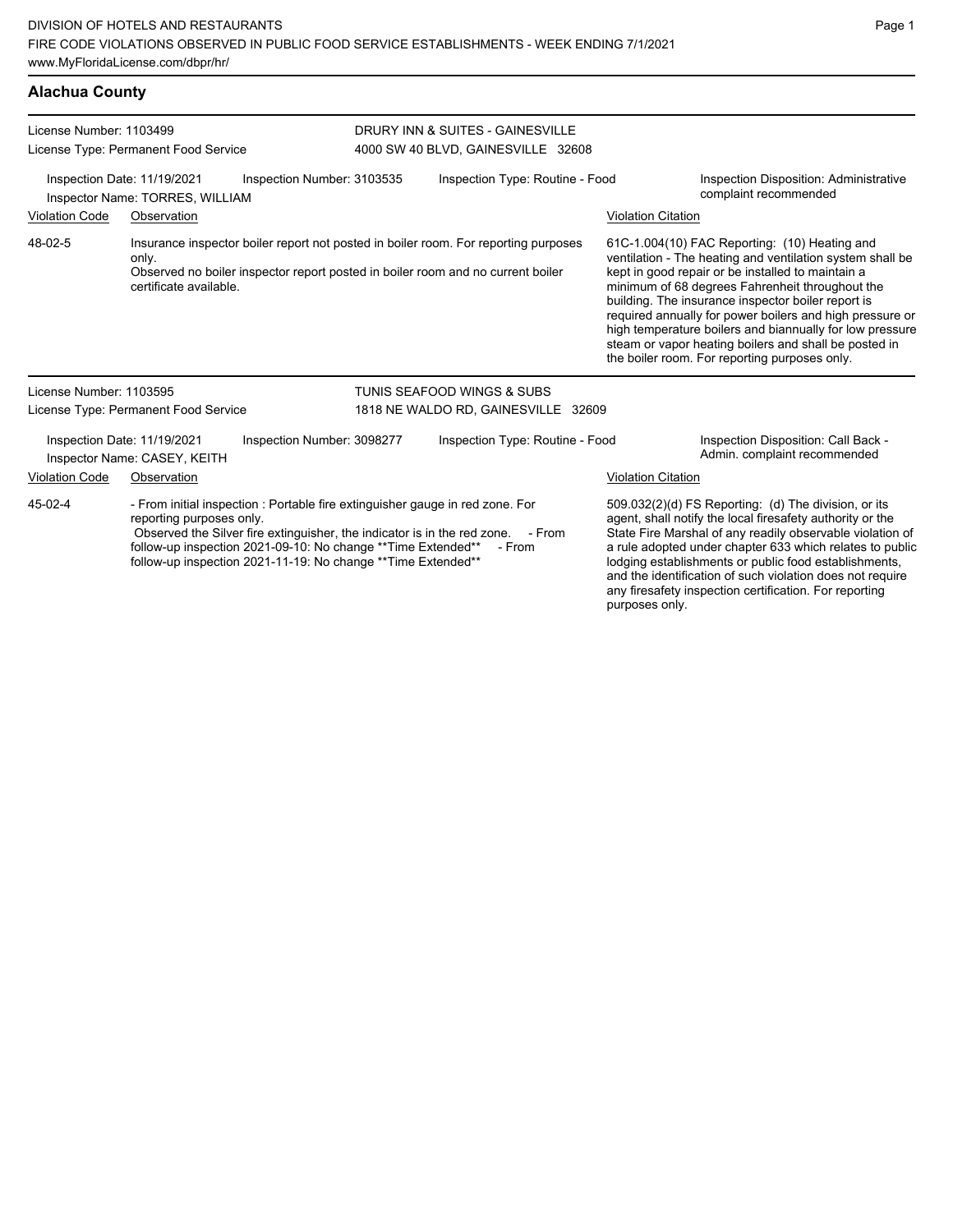## **Bay County**

| License Number: 1305131<br>License Type: Permanent Food Service |                                                               |                                                       | <b>DEE'S HANGOUT</b><br>527 N RICHARD JACKSON BLVD, PANAMA CITY BEACH 32407 |                                                                                    |                           |                                                                                                                                                                                                                                                                                                                                                                                                                            |
|-----------------------------------------------------------------|---------------------------------------------------------------|-------------------------------------------------------|-----------------------------------------------------------------------------|------------------------------------------------------------------------------------|---------------------------|----------------------------------------------------------------------------------------------------------------------------------------------------------------------------------------------------------------------------------------------------------------------------------------------------------------------------------------------------------------------------------------------------------------------------|
|                                                                 | Inspection Date: 11/18/2021<br>Inspector Name: LYNN, NICKOLAS | Inspection Number: 3099066                            |                                                                             | Inspection Type: Routine - Food                                                    |                           | Inspection Disposition: Warning<br>Issued                                                                                                                                                                                                                                                                                                                                                                                  |
| <b>Violation Code</b>                                           | Observation                                                   |                                                       |                                                                             |                                                                                    | <b>Violation Citation</b> |                                                                                                                                                                                                                                                                                                                                                                                                                            |
| 45-02-4                                                         |                                                               | near dish washer in recharge zone.                    |                                                                             | Portable fire extinguisher gauge in red zone. For reporting purposes only. K class | purposes only.            | 509.032(2)(d) FS Reporting: (d) The division, or its<br>agent, shall notify the local firesafety authority or the<br>State Fire Marshal of any readily observable violation of<br>a rule adopted under chapter 633 which relates to public<br>lodging establishments or public food establishments,<br>and the identification of such violation does not require<br>any firesafety inspection certification. For reporting |
| License Number: 1305307                                         |                                                               |                                                       |                                                                             | DAIRY QUEEN GRILL & CHILL                                                          |                           |                                                                                                                                                                                                                                                                                                                                                                                                                            |
|                                                                 | License Type: Permanent Food Service                          |                                                       | 134 ALF COLEMAN RD, PANAMA CITY BEACH 32407                                 |                                                                                    |                           |                                                                                                                                                                                                                                                                                                                                                                                                                            |
|                                                                 | Inspection Date: 11/16/2021<br>Inspector Name: LYNN, NICKOLAS | Inspection Number: 3098168                            |                                                                             | Inspection Type: Routine - Food                                                    |                           | Inspection Disposition: Inspection<br>Completed - No Further Action                                                                                                                                                                                                                                                                                                                                                        |
| <b>Violation Code</b>                                           | Observation                                                   |                                                       |                                                                             |                                                                                    | <b>Violation Citation</b> |                                                                                                                                                                                                                                                                                                                                                                                                                            |
| 45-02-4                                                         |                                                               | and red extinguisher on ice machine in recharge zone. |                                                                             | Portable fire extinguisher gauge in red zone. For reporting purposes only. K class |                           | 509.032(2)(d) FS Reporting: (d) The division, or its<br>agent, shall notify the local firesafety authority or the<br>State Fire Marshal of any readily observable violation of<br>a rule adopted under chapter 633 which relates to public<br>lodging establishments or public food establishments,<br>and the identification of such violation does not require                                                           |

any firesafety inspection certification. For reporting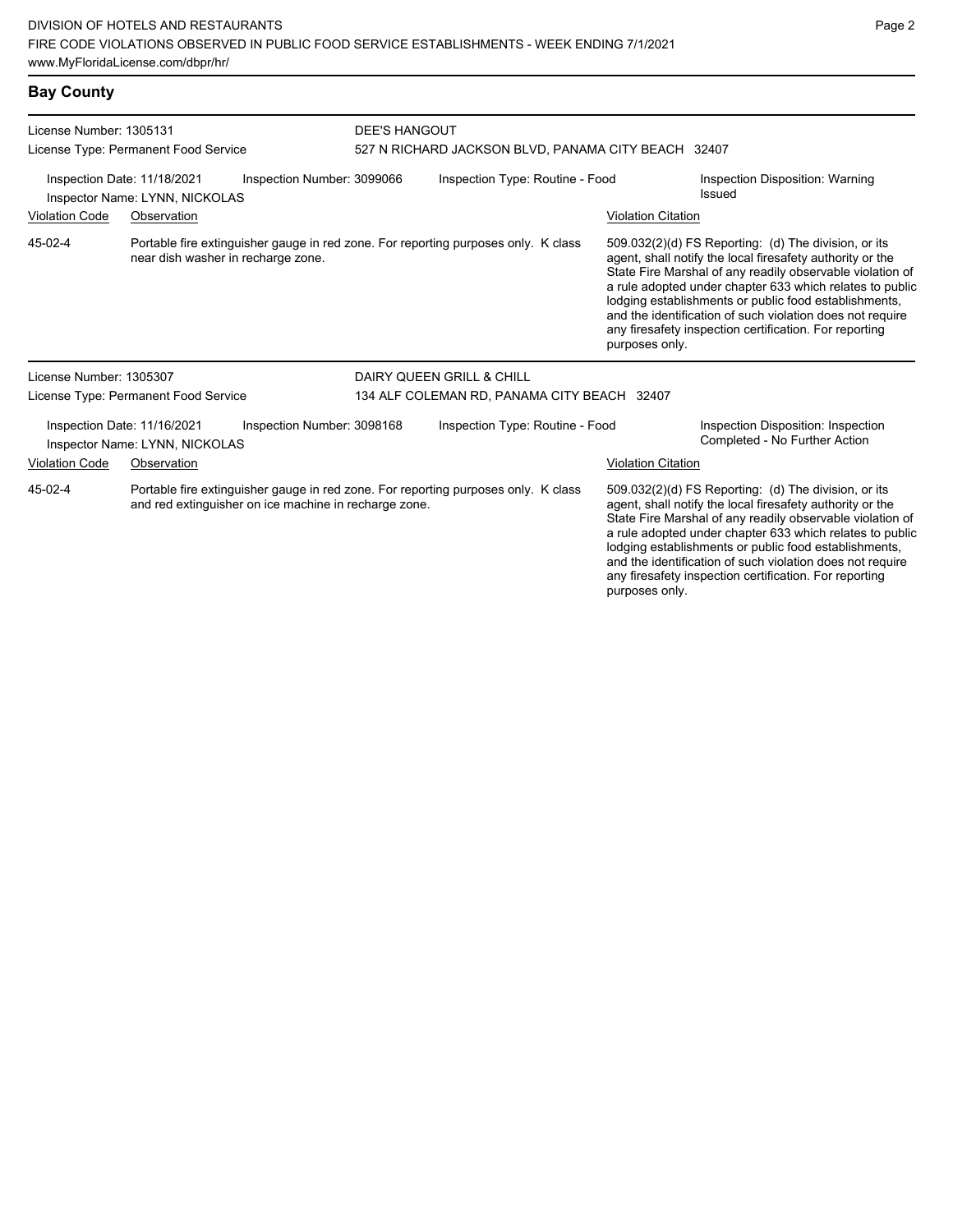| <b>Brevard County</b>                                                                                                                                                                                                                                                       |                                                                                                                                                                                                                                                                                                                                                                                                                                    |                        |                                                                                    |                                                                                                                                                                                                                                                                                                                                                                                                                                                                                                          |                                                                                                                                                                                                                                                                                                                                                                                                                            |  |  |
|-----------------------------------------------------------------------------------------------------------------------------------------------------------------------------------------------------------------------------------------------------------------------------|------------------------------------------------------------------------------------------------------------------------------------------------------------------------------------------------------------------------------------------------------------------------------------------------------------------------------------------------------------------------------------------------------------------------------------|------------------------|------------------------------------------------------------------------------------|----------------------------------------------------------------------------------------------------------------------------------------------------------------------------------------------------------------------------------------------------------------------------------------------------------------------------------------------------------------------------------------------------------------------------------------------------------------------------------------------------------|----------------------------------------------------------------------------------------------------------------------------------------------------------------------------------------------------------------------------------------------------------------------------------------------------------------------------------------------------------------------------------------------------------------------------|--|--|
| License Number: 1504984                                                                                                                                                                                                                                                     | License Type: Permanent Food Service                                                                                                                                                                                                                                                                                                                                                                                               |                        | PORT CANAVERAL YACHT CLUB INC.<br>910 MULLET RD, CAPE CANAVERAL 32920              |                                                                                                                                                                                                                                                                                                                                                                                                                                                                                                          |                                                                                                                                                                                                                                                                                                                                                                                                                            |  |  |
| <b>Violation Code</b>                                                                                                                                                                                                                                                       | Inspection Date: 11/19/2021<br>Inspection Number: 3104459<br>Inspector Name: HICKS, GEORGE RANDY<br>Observation                                                                                                                                                                                                                                                                                                                    |                        | Inspection Type: Routine - Food                                                    | <b>Violation Citation</b>                                                                                                                                                                                                                                                                                                                                                                                                                                                                                | Inspection Disposition: Warning<br><b>Issued</b>                                                                                                                                                                                                                                                                                                                                                                           |  |  |
| 45-04-4                                                                                                                                                                                                                                                                     | Use of cooking equipment producing grease laden vapors/smoke with no hood<br>suppression system installed. Notified Fire AHJ. For reporting purposes only.<br>Using table top fryer without fan on. Educated employee that fan must be on. .<br>Downstairs room behind bar observed frying pan and table top fryer that I was told<br>is used on weekends for wings, cheesesteaks etc. no hood system. . ** Corrected<br>On-Site** |                        |                                                                                    | purposes only.                                                                                                                                                                                                                                                                                                                                                                                                                                                                                           | 509.032(2)(d) FS Reporting: (d) The division, or its<br>agent, shall notify the local firesafety authority or the<br>State Fire Marshal of any readily observable violation of<br>a rule adopted under chapter 633 which relates to public<br>lodging establishments or public food establishments,<br>and the identification of such violation does not require<br>any firesafety inspection certification. For reporting |  |  |
| License Number: 1501787                                                                                                                                                                                                                                                     | License Type: Permanent Food Service                                                                                                                                                                                                                                                                                                                                                                                               | <b>TACO CITY 3 INC</b> | 2955 S ATLANTIC AVE, COCOA BEACH 32931                                             |                                                                                                                                                                                                                                                                                                                                                                                                                                                                                                          |                                                                                                                                                                                                                                                                                                                                                                                                                            |  |  |
| <b>Violation Code</b>                                                                                                                                                                                                                                                       | Inspection Date: 11/18/2021<br>Inspection Number: 3134627<br>Inspector Name: HICKS, GEORGE RANDY<br>Observation                                                                                                                                                                                                                                                                                                                    |                        | Inspection Type: Routine - Food                                                    | <b>Violation Citation</b>                                                                                                                                                                                                                                                                                                                                                                                                                                                                                | Inspection Disposition: Inspection<br>Completed - No Further Action                                                                                                                                                                                                                                                                                                                                                        |  |  |
| 45-02-4                                                                                                                                                                                                                                                                     | Portable fire extinguisher gauge in red zone. For reporting purposes only. Silver.                                                                                                                                                                                                                                                                                                                                                 |                        |                                                                                    | purposes only.                                                                                                                                                                                                                                                                                                                                                                                                                                                                                           | 509.032(2)(d) FS Reporting: (d) The division, or its<br>agent, shall notify the local firesafety authority or the<br>State Fire Marshal of any readily observable violation of<br>a rule adopted under chapter 633 which relates to public<br>lodging establishments or public food establishments,<br>and the identification of such violation does not require<br>any firesafety inspection certification. For reporting |  |  |
| License Number: 1506313                                                                                                                                                                                                                                                     | License Type: Permanent Food Service                                                                                                                                                                                                                                                                                                                                                                                               |                        | <b>MOM &amp; POPS BAR AND GRILL</b><br>900 N ATLANTIC AVE STE D, COCOA BEACH 32931 |                                                                                                                                                                                                                                                                                                                                                                                                                                                                                                          |                                                                                                                                                                                                                                                                                                                                                                                                                            |  |  |
| <b>Violation Code</b>                                                                                                                                                                                                                                                       | Inspection Date: 11/18/2021<br>Inspection Number: 3134987<br>Inspector Name: HICKS, GEORGE RANDY<br>Observation                                                                                                                                                                                                                                                                                                                    |                        | Inspection Type: Routine - Food                                                    | <b>Violation Citation</b>                                                                                                                                                                                                                                                                                                                                                                                                                                                                                | Inspection Disposition: Inspection<br>Completed - No Further Action                                                                                                                                                                                                                                                                                                                                                        |  |  |
| 48-01-5                                                                                                                                                                                                                                                                     | No current insurance inspector boiler report or boiler certificate available for boiler.<br>For reporting purposes only. Resort boiler certification expired 12/7/17 and<br>3/17/22 ** Repeat Violation**                                                                                                                                                                                                                          |                        |                                                                                    | 61C-1.004(10) FAC Reporting: (10) Heating and<br>ventilation - The heating and ventilation system shall be<br>kept in good repair or be installed to maintain a<br>minimum of 68 degrees Fahrenheit throughout the<br>building. The insurance inspectors boiler report is<br>required annually for power boilers and high<br>pressure/high temperature boilers and biannually for low<br>pressure steam or vapor heating boilers and shall be<br>posted in the boiler room. For reporting purposes only. |                                                                                                                                                                                                                                                                                                                                                                                                                            |  |  |
| License Number: 1506337                                                                                                                                                                                                                                                     | License Type: Permanent Food Service                                                                                                                                                                                                                                                                                                                                                                                               | LUNA                   | 9 S ATLANTIC AVE, COCOA BEACH 32931                                                |                                                                                                                                                                                                                                                                                                                                                                                                                                                                                                          |                                                                                                                                                                                                                                                                                                                                                                                                                            |  |  |
|                                                                                                                                                                                                                                                                             | Inspection Date: 11/16/2021<br>Inspection Number: 3121972<br>Inspector Name: HICKS, GEORGE RANDY                                                                                                                                                                                                                                                                                                                                   |                        | Inspection Type: Routine - Food                                                    | <b>Violation Citation</b>                                                                                                                                                                                                                                                                                                                                                                                                                                                                                | Inspection Disposition: Inspection<br>Completed - No Further Action                                                                                                                                                                                                                                                                                                                                                        |  |  |
| Violation Code<br>Observation<br>45-04-4<br>Use of cooking equipment producing grease laden vapors/smoke with no hood<br>suppression system installed. Notified Fire AHJ. For reporting purposes only.<br>Electric table top fryer not fully under hood suppression system. |                                                                                                                                                                                                                                                                                                                                                                                                                                    |                        |                                                                                    |                                                                                                                                                                                                                                                                                                                                                                                                                                                                                                          | 509.032(2)(d) FS Reporting: (d) The division, or its<br>agent, shall notify the local firesafety authority or the<br>State Fire Marshal of any readily observable violation of<br>a rule adopted under chapter 633 which relates to public<br>lodging establishments or public food establishments,<br>and the identification of such violation does not require                                                           |  |  |

any firesafety inspection certification. For reporting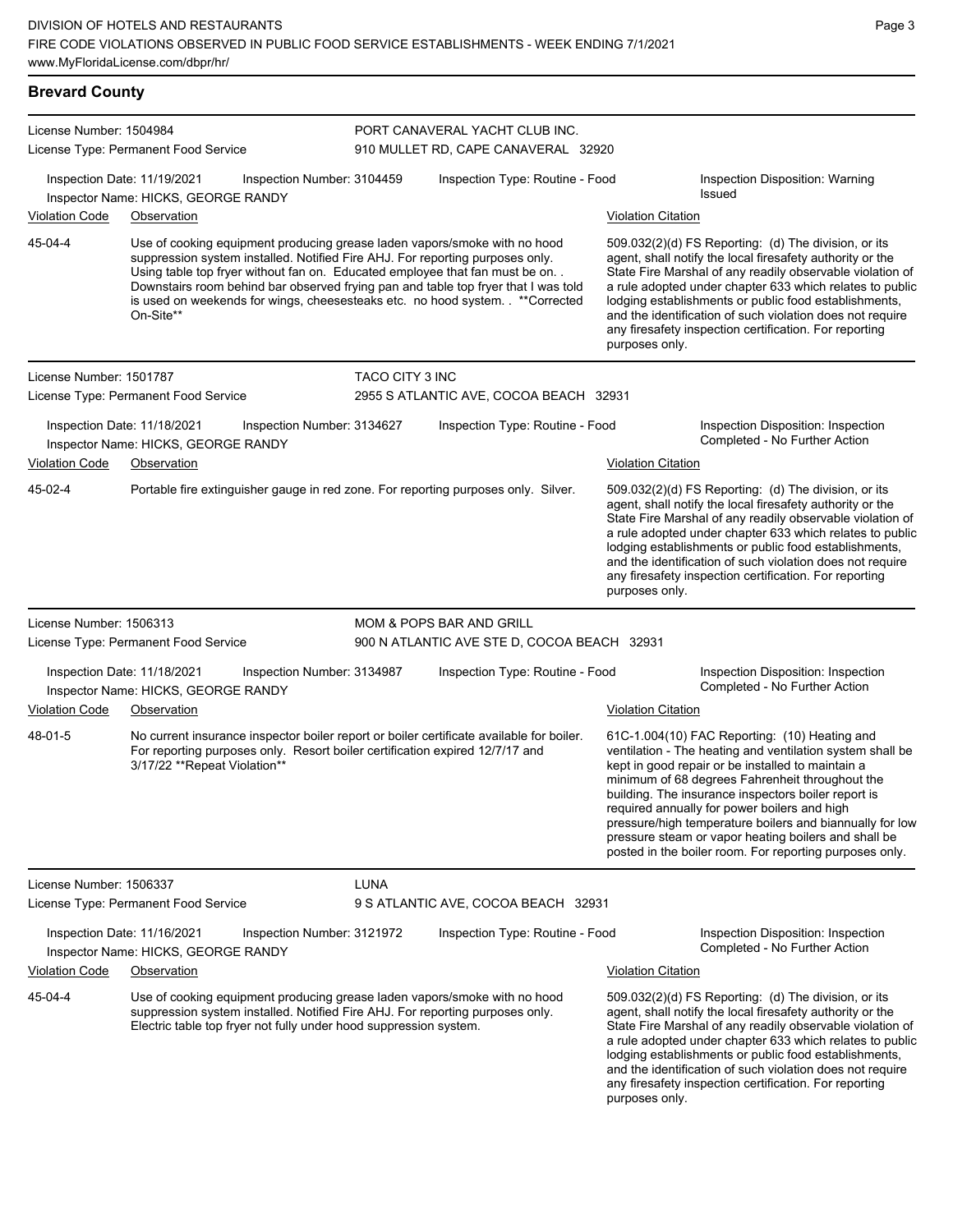| <b>Broward County</b>   |                                                                                                                                                                                                                 |             |                                                                 |                           |                                                                                                                                                                                                                                                                                                                                                                                                                            |  |  |
|-------------------------|-----------------------------------------------------------------------------------------------------------------------------------------------------------------------------------------------------------------|-------------|-----------------------------------------------------------------|---------------------------|----------------------------------------------------------------------------------------------------------------------------------------------------------------------------------------------------------------------------------------------------------------------------------------------------------------------------------------------------------------------------------------------------------------------------|--|--|
| License Number: 1623588 | License Type: Permanent Food Service                                                                                                                                                                            |             | JUNIPER ON THE WATER<br>1975 S OCEAN DR, HALLANDALE BEACH 33009 |                           |                                                                                                                                                                                                                                                                                                                                                                                                                            |  |  |
|                         | Inspection Date: 11/17/2021<br>Inspection Number: 3095518<br>Inspector Name: GANPAT, INDAR                                                                                                                      |             | Inspection Type: Routine - Food                                 |                           | Inspection Disposition: Warning<br><b>Issued</b>                                                                                                                                                                                                                                                                                                                                                                           |  |  |
| <b>Violation Code</b>   | Observation                                                                                                                                                                                                     |             |                                                                 | <b>Violation Citation</b> |                                                                                                                                                                                                                                                                                                                                                                                                                            |  |  |
| 48-04-4                 | Propane tanks (larger than 2.7 lb. water capacity/1 lb. gas capacity) located inside<br>of the building. For reporting purposes only.                                                                           |             |                                                                 | purposes only.            | 509.032(2)(d) FS Reporting: (d) The division, or its<br>agent, shall notify the local firesafety authority or the<br>State Fire Marshal of any readily observable violation of<br>a rule adopted under chapter 633 which relates to public<br>lodging establishments or public food establishments,<br>and the identification of such violation does not require<br>any firesafety inspection certification. For reporting |  |  |
| License Number: 1621577 |                                                                                                                                                                                                                 | CHICK-FIL-A |                                                                 |                           |                                                                                                                                                                                                                                                                                                                                                                                                                            |  |  |
|                         | License Type: Permanent Food Service                                                                                                                                                                            |             | 3211 SW 160 AVE, MIRAMAR 33027                                  |                           |                                                                                                                                                                                                                                                                                                                                                                                                                            |  |  |
|                         | Inspection Date: 11/17/2021<br>Inspection Number: 3137976<br>Inspector Name: MARTINEZ, RHEANNE                                                                                                                  |             | Inspection Type: Routine - Food                                 |                           | Inspection Disposition: Inspection<br>Completed - No Further Action                                                                                                                                                                                                                                                                                                                                                        |  |  |
| <b>Violation Code</b>   | Observation                                                                                                                                                                                                     |             |                                                                 | <b>Violation Citation</b> |                                                                                                                                                                                                                                                                                                                                                                                                                            |  |  |
| 45-02-4                 | Portable fire extinguisher gauge in red zone. For reporting purposes only.<br>Observed fire extinguisher in recharge zone in rear kitchen area next to back exit<br>door.                                       |             |                                                                 | purposes only.            | 509.032(2)(d) FS Reporting: (d) The division, or its<br>agent, shall notify the local firesafety authority or the<br>State Fire Marshal of any readily observable violation of<br>a rule adopted under chapter 633 which relates to public<br>lodging establishments or public food establishments,<br>and the identification of such violation does not require<br>any firesafety inspection certification. For reporting |  |  |
| License Number: 1624281 |                                                                                                                                                                                                                 |             | <b>WINGSTOP RESTAURANT</b>                                      |                           |                                                                                                                                                                                                                                                                                                                                                                                                                            |  |  |
|                         | License Type: Permanent Food Service                                                                                                                                                                            |             | 15999 PINES BLVD SUITE 101, PEMBROKE PINES 33027                |                           |                                                                                                                                                                                                                                                                                                                                                                                                                            |  |  |
| <b>Violation Code</b>   | Inspection Date: 11/18/2021<br>Inspection Number: 3145107<br>Inspector Name: MARTINEZ, RHEANNE<br>Observation                                                                                                   |             | Inspection Type: Routine - Food                                 | <b>Violation Citation</b> | Inspection Disposition: Inspection<br>Completed - No Further Action                                                                                                                                                                                                                                                                                                                                                        |  |  |
| 45-02-4                 | Portable fire extinguisher gauge in red zone. For reporting purposes only.<br>Observed extinguisher in overcharged zone- hanging on wall next to ice bucket.<br>**Repeat Violation**                            |             |                                                                 | purposes only.            | 509.032(2)(d) FS Reporting: (d) The division, or its<br>agent, shall notify the local firesafety authority or the<br>State Fire Marshal of any readily observable violation of<br>a rule adopted under chapter 633 which relates to public<br>lodging establishments or public food establishments,<br>and the identification of such violation does not require<br>any firesafety inspection certification. For reporting |  |  |
| License Number: 1623902 |                                                                                                                                                                                                                 |             | <b>JERSEY MIKE'S SUBS</b>                                       |                           |                                                                                                                                                                                                                                                                                                                                                                                                                            |  |  |
|                         | License Type: Permanent Food Service                                                                                                                                                                            |             | 2945 SW 160TH AVE, MIRAMAR 33027-4212                           |                           |                                                                                                                                                                                                                                                                                                                                                                                                                            |  |  |
|                         | Inspection Date: 11/16/2021<br>Inspection Number: 3138021<br>Inspector Name: MARTINEZ, RHEANNE                                                                                                                  |             | Inspection Type: Routine - Food                                 |                           | Inspection Disposition: Inspection<br>Completed - No Further Action                                                                                                                                                                                                                                                                                                                                                        |  |  |
| <b>Violation Code</b>   | Observation                                                                                                                                                                                                     |             |                                                                 | <b>Violation Citation</b> |                                                                                                                                                                                                                                                                                                                                                                                                                            |  |  |
| 47-03-4                 | Observed hood exhaust not functioning at this time. Operator stated that water<br>damage occurred and work order in for repairs. Operator stated suppression<br>system is working. ** Corrective Action Taken** |             |                                                                 |                           | 509.032(2)(d) FS Reporting: (d) The division, or its<br>agent, shall notify the local firesafety authority or the<br>State Fire Marshal of any readily observable violation of                                                                                                                                                                                                                                             |  |  |

a rule adopted under chapter 633 which relates to public lodging establishments or public food establishments, and the identification of such violation does not require any firesafety inspection certification. For reporting purposes only.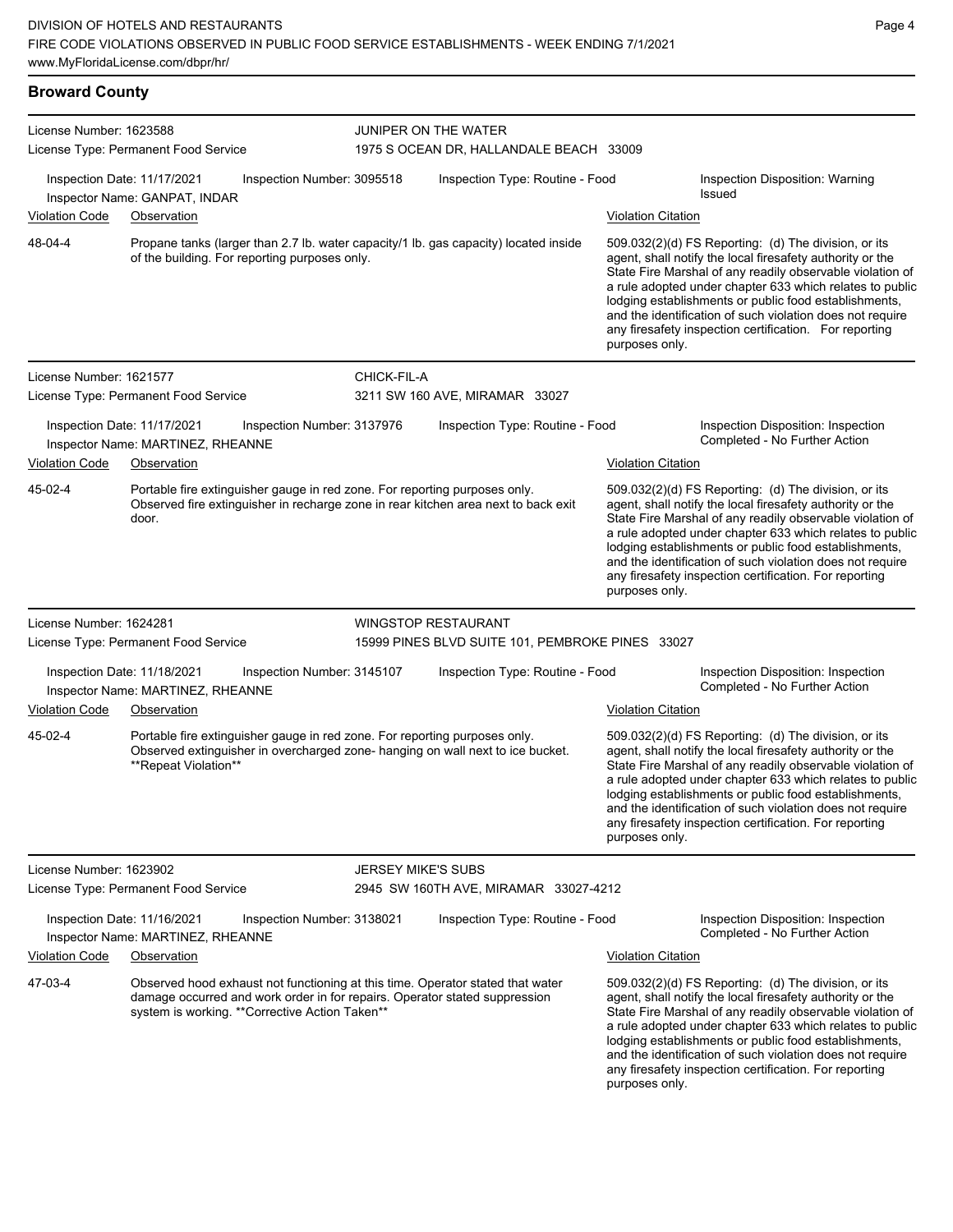| <b>Broward County</b>                                                                      |                                                                                                                                                                                                     |                    |                                                                         |                           |                                                                                                                                                                                                                                                                                                                                                                                                                                                                                                          |  |
|--------------------------------------------------------------------------------------------|-----------------------------------------------------------------------------------------------------------------------------------------------------------------------------------------------------|--------------------|-------------------------------------------------------------------------|---------------------------|----------------------------------------------------------------------------------------------------------------------------------------------------------------------------------------------------------------------------------------------------------------------------------------------------------------------------------------------------------------------------------------------------------------------------------------------------------------------------------------------------------|--|
| License Number: 1615158<br>License Type: Permanent Food Service                            |                                                                                                                                                                                                     |                    | AND FISH KITCHEN AND BAR<br>1200-1208 N OCEAN BLVD, POMPANO BEACH 33062 |                           |                                                                                                                                                                                                                                                                                                                                                                                                                                                                                                          |  |
|                                                                                            | Inspection Date: 11/19/2021<br>Inspection Number: 3103173<br>Inspector Name: BURGGRABE, BROCK                                                                                                       |                    | Inspection Type: Routine - Food                                         |                           | Inspection Disposition: Inspection<br>Completed - No Further Action                                                                                                                                                                                                                                                                                                                                                                                                                                      |  |
| <b>Violation Code</b>                                                                      | Observation                                                                                                                                                                                         |                    |                                                                         | <b>Violation Citation</b> |                                                                                                                                                                                                                                                                                                                                                                                                                                                                                                          |  |
| 48-01-5                                                                                    | No current insurance inspector boiler report or boiler certificate available for boiler.<br>For reporting purposes only. Boilers with jurisdiction #124039 and 124040 both<br>expire on 12/19/2021. |                    |                                                                         |                           | 61C-1.004(10) FAC Reporting: (10) Heating and<br>ventilation - The heating and ventilation system shall be<br>kept in good repair or be installed to maintain a<br>minimum of 68 degrees Fahrenheit throughout the<br>building. The insurance inspectors boiler report is<br>required annually for power boilers and high<br>pressure/high temperature boilers and biannually for low<br>pressure steam or vapor heating boilers and shall be<br>posted in the boiler room. For reporting purposes only. |  |
| License Number: 1624487                                                                    |                                                                                                                                                                                                     | <b>WENDY'S</b>     |                                                                         |                           |                                                                                                                                                                                                                                                                                                                                                                                                                                                                                                          |  |
|                                                                                            | License Type: Permanent Food Service                                                                                                                                                                |                    | 2281 W SAMPLE RD, DEERFIELD BEACH 33073                                 |                           |                                                                                                                                                                                                                                                                                                                                                                                                                                                                                                          |  |
| Inspection Date: 11/17/2021<br>Inspection Number: 3139138<br>Inspector Name: GRAY, ANTHONY |                                                                                                                                                                                                     |                    | Inspection Type: Routine - Food                                         |                           | Inspection Disposition: Inspection<br>Completed - No Further Action                                                                                                                                                                                                                                                                                                                                                                                                                                      |  |
| <b>Violation Code</b>                                                                      | Observation                                                                                                                                                                                         |                    |                                                                         | <b>Violation Citation</b> |                                                                                                                                                                                                                                                                                                                                                                                                                                                                                                          |  |
| 46-01-4                                                                                    | Marked exit/path to marked exit blocked. For reporting purposes only.<br>-Observed exit door block by garbage container. **Corrected On-Site** **Repeat<br>Violation**                              |                    |                                                                         | purposes only.            | 509.032(2)(d) FS Reporting: (d) The division, or its<br>agent, shall notify the local firesafety authority or the<br>State Fire Marshal of any readily observable violation of<br>a rule adopted under chapter 633 which relates to public<br>lodging establishments or public food establishments,<br>and the identification of such violation does not require<br>any firesafety inspection certification. For reporting                                                                               |  |
| License Number: 1623582                                                                    |                                                                                                                                                                                                     | <b>JIMMY JOHNS</b> |                                                                         |                           |                                                                                                                                                                                                                                                                                                                                                                                                                                                                                                          |  |
|                                                                                            | License Type: Permanent Food Service                                                                                                                                                                |                    | 2531 SAMPLE RD, MARGATE 33073                                           |                           |                                                                                                                                                                                                                                                                                                                                                                                                                                                                                                          |  |
|                                                                                            | Inspection Date: 11/17/2021<br>Inspection Number: 3136976<br>Inspector Name: GRAY, ANTHONY                                                                                                          |                    | Inspection Type: Routine - Food                                         |                           | Inspection Disposition: Call Back -<br>Complied                                                                                                                                                                                                                                                                                                                                                                                                                                                          |  |
| <b>Violation Code</b>                                                                      | Observation                                                                                                                                                                                         |                    |                                                                         | <b>Violation Citation</b> |                                                                                                                                                                                                                                                                                                                                                                                                                                                                                                          |  |
| $46 - 01 - 4$                                                                              | - From initial inspection : Marked exit/path to marked exit blocked. For reporting<br>purposes only.<br>-Observed exit door block with cardboard boxes.<br>2021-11-17: **Time Extended**            |                    | - From follow-up inspection                                             |                           | 509.032(2)(d) FS Reporting: (d) The division, or its<br>agent, shall notify the local firesafety authority or the<br>State Fire Marshal of any readily observable violation of<br>a rule adopted under chapter 633 which relates to public<br>lodging establishments or public food establishments,<br>and the identification of such violation does not require                                                                                                                                         |  |

Page 5

any firesafety inspection certification. For reporting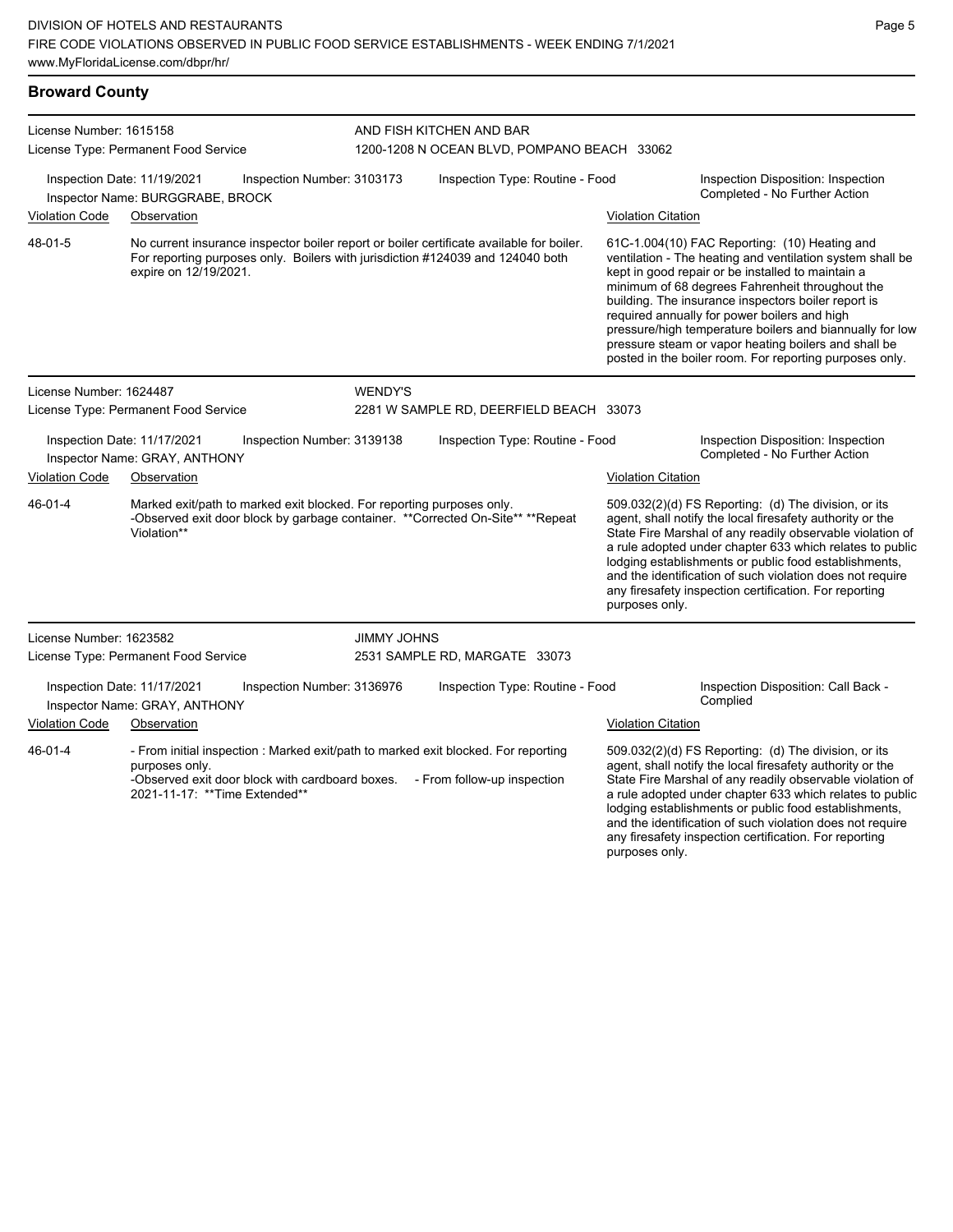### **Broward County**

| License Number: 1614710              |                                                              | <b>SUBWAY</b>              |                                            |                                                                                                                                                                                                                                                                 |                           |                                                                                                                                                                                                                                                                                                                                                                                                                                                                                                          |  |  |
|--------------------------------------|--------------------------------------------------------------|----------------------------|--------------------------------------------|-----------------------------------------------------------------------------------------------------------------------------------------------------------------------------------------------------------------------------------------------------------------|---------------------------|----------------------------------------------------------------------------------------------------------------------------------------------------------------------------------------------------------------------------------------------------------------------------------------------------------------------------------------------------------------------------------------------------------------------------------------------------------------------------------------------------------|--|--|
| License Type: Permanent Food Service |                                                              |                            | 1930 E SUNRISE BLVD, FORT LAUDERDALE 33304 |                                                                                                                                                                                                                                                                 |                           |                                                                                                                                                                                                                                                                                                                                                                                                                                                                                                          |  |  |
|                                      | Inspection Date: 11/15/2021<br>Inspector Name: BRANN, JUSTIN | Inspection Number: 3170322 |                                            | Inspection Type: Complaint Full                                                                                                                                                                                                                                 |                           | Inspection Disposition: Warning<br>Issued                                                                                                                                                                                                                                                                                                                                                                                                                                                                |  |  |
| <b>Violation Code</b>                | Observation                                                  |                            |                                            |                                                                                                                                                                                                                                                                 | <b>Violation Citation</b> |                                                                                                                                                                                                                                                                                                                                                                                                                                                                                                          |  |  |
| 46-04-4                              | Violation**                                                  |                            |                                            | Exit door pad locked - table in front of door. For reporting purposes only. **Repeat                                                                                                                                                                            | purposes only.            | 509.032(2)(d) FS Reporting: (d) The division, or its<br>agent, shall notify the local firesafety authority or the<br>State Fire Marshal of any readily observable violation of<br>a rule adopted under chapter 633 which relates to public<br>lodging establishments or public food establishments,<br>and the identification of such violation does not require<br>any firesafety inspection certification. For reporting                                                                               |  |  |
| 46-04-4                              | Violation** **Time Extended**                                |                            |                                            | - From initial inspection : Exit door pad locked - table in front of door. For reporting<br>purposes only. **Repeat Violation** - From follow-up inspection 2021-11-16:<br>Exit door pad locked - table in front of door. For reporting purposes only. **Repeat | purposes only.            | 509.032(2)(d) FS Reporting: (d) The division, or its<br>agent, shall notify the local firesafety authority or the<br>State Fire Marshal of any readily observable violation of<br>a rule adopted under chapter 633 which relates to public<br>lodging establishments or public food establishments,<br>and the identification of such violation does not require<br>any firesafety inspection certification. For reporting                                                                               |  |  |
| License Number: 1621851              |                                                              |                            | <b>BANQUET KITCHEN</b>                     |                                                                                                                                                                                                                                                                 |                           |                                                                                                                                                                                                                                                                                                                                                                                                                                                                                                          |  |  |
|                                      | License Type: Permanent Food Service                         |                            |                                            | 1 N FT LAUDERDALE BEACH BLVD, FORT LAUDERDALE 33304                                                                                                                                                                                                             |                           |                                                                                                                                                                                                                                                                                                                                                                                                                                                                                                          |  |  |
|                                      | Inspection Date: 11/17/2021<br>Inspector Name: BRANN, JUSTIN | Inspection Number: 3088621 |                                            | Inspection Type: Routine - Food                                                                                                                                                                                                                                 |                           | Inspection Disposition: Inspection<br>Completed - No Further Action                                                                                                                                                                                                                                                                                                                                                                                                                                      |  |  |
| <b>Violation Code</b>                | Observation                                                  |                            |                                            |                                                                                                                                                                                                                                                                 | <b>Violation Citation</b> |                                                                                                                                                                                                                                                                                                                                                                                                                                                                                                          |  |  |
| 48-01-5                              | For reporting purposes only.                                 |                            |                                            | No current insurance inspector boiler report or boiler certificate available for boiler.                                                                                                                                                                        |                           | 61C-1.004(10) FAC Reporting: (10) Heating and<br>ventilation - The heating and ventilation system shall be<br>kept in good repair or be installed to maintain a<br>minimum of 68 degrees Fahrenheit throughout the<br>building. The insurance inspectors boiler report is<br>required annually for power boilers and high<br>pressure/high temperature boilers and biannually for low<br>pressure steam or vapor heating boilers and shall be<br>posted in the boiler room. For reporting purposes only. |  |  |
| License Number: 1622847              |                                                              |                            | THE CLUB LOUNGE                            |                                                                                                                                                                                                                                                                 |                           |                                                                                                                                                                                                                                                                                                                                                                                                                                                                                                          |  |  |
|                                      | License Type: Permanent Food Service                         |                            |                                            | 1 N FT LAUDERDALE BLVD, FORT LAUDERDALE 33304                                                                                                                                                                                                                   |                           |                                                                                                                                                                                                                                                                                                                                                                                                                                                                                                          |  |  |
|                                      | Inspection Date: 11/17/2021<br>Inspector Name: BRANN, JUSTIN | Inspection Number: 3111138 |                                            | Inspection Type: Routine - Food                                                                                                                                                                                                                                 |                           | Inspection Disposition: Inspection<br>Completed - No Further Action                                                                                                                                                                                                                                                                                                                                                                                                                                      |  |  |
| <b>Violation Code</b>                | Observation                                                  |                            |                                            |                                                                                                                                                                                                                                                                 | <b>Violation Citation</b> |                                                                                                                                                                                                                                                                                                                                                                                                                                                                                                          |  |  |
| 48-01-5                              | For reporting purposes only.                                 |                            |                                            | No current insurance inspector boiler report or boiler certificate available for boiler.                                                                                                                                                                        |                           | 61C-1.004(10) FAC Reporting: (10) Heating and<br>ventilation - The heating and ventilation system shall be<br>kept in good repair or be installed to maintain a<br>minimum of 68 degrees Fahrenheit throughout the<br>building. The insurance inspectors boiler report is<br>required annually for power boilers and high<br>pressure/high temperature boilers and biannually for low<br>pressure steam or vapor heating boilers and shall be<br>posted in the boiler room. For reporting purposes only. |  |  |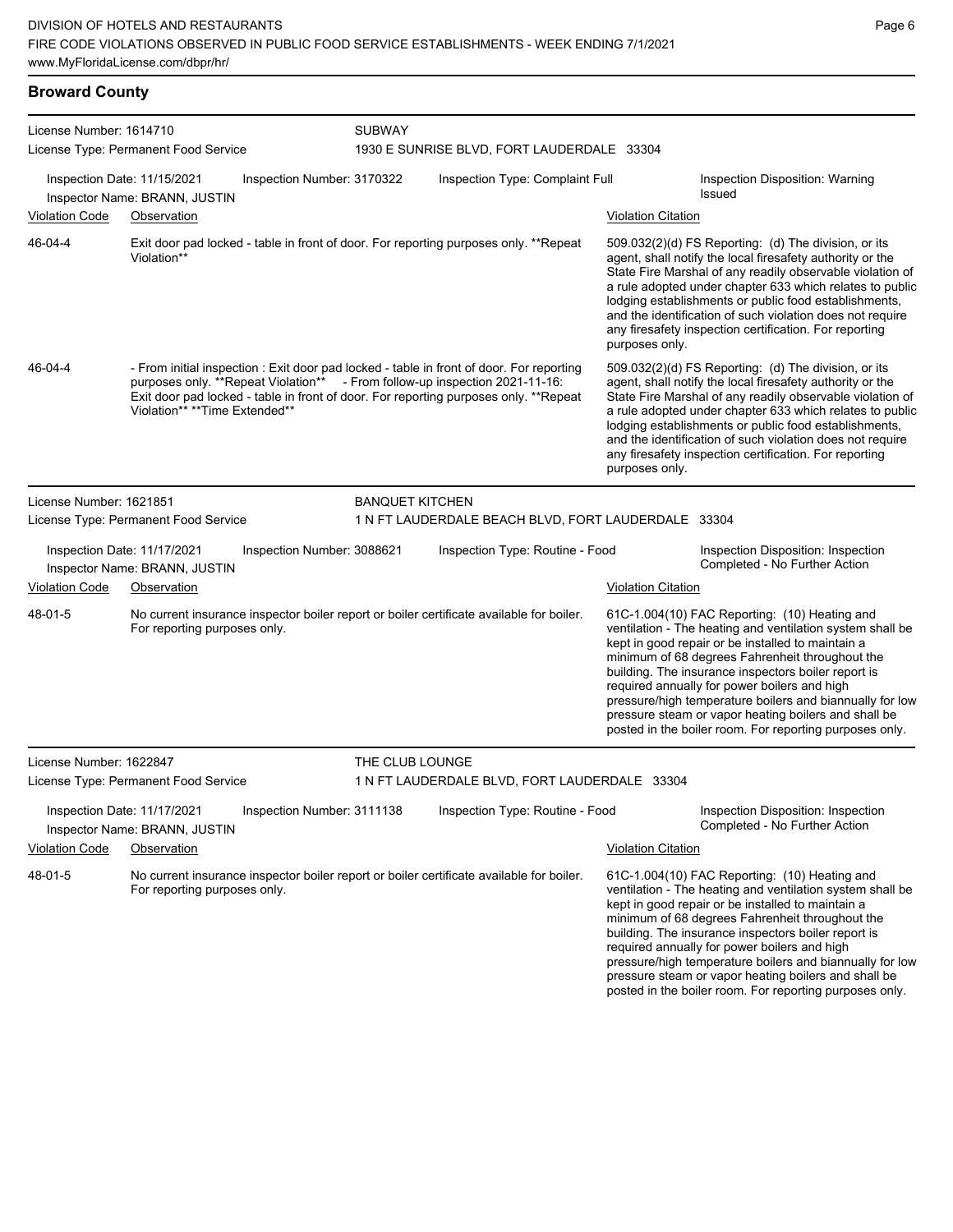| License Number: 1622090              |                                                               |                                                                       |  | MC DONALDS L/C #009-2321        |                           |                                                                                                                                                                                                                                                                                                       |
|--------------------------------------|---------------------------------------------------------------|-----------------------------------------------------------------------|--|---------------------------------|---------------------------|-------------------------------------------------------------------------------------------------------------------------------------------------------------------------------------------------------------------------------------------------------------------------------------------------------|
| License Type: Permanent Food Service |                                                               | 11200 SR 84, DAVIE 33325                                              |  |                                 |                           |                                                                                                                                                                                                                                                                                                       |
|                                      | Inspection Date: 11/15/2021<br>Inspector Name: SEWELL, SANGAY | Inspection Number: 3129654                                            |  | Inspection Type: Routine - Food |                           | Inspection Disposition: Inspection<br>Completed - No Further Action                                                                                                                                                                                                                                   |
| <b>Violation Code</b>                | Observation                                                   |                                                                       |  |                                 | <b>Violation Citation</b> |                                                                                                                                                                                                                                                                                                       |
| 46-01-4                              |                                                               | Marked exit/path to marked exit blocked. For reporting purposes only. |  |                                 |                           | 509.032(2)(d) FS Reporting: (d) The division, or its<br>agent, shall notify the local firesafety authority or the                                                                                                                                                                                     |
|                                      |                                                               | Observed path to exit blocked by rolling garbage bin and empty boxes. |  |                                 | purposes only.            | State Fire Marshal of any readily observable violation of<br>a rule adopted under chapter 633 which relates to public<br>lodging establishments or public food establishments,<br>and the identification of such violation does not require<br>any firesafety inspection certification. For reporting |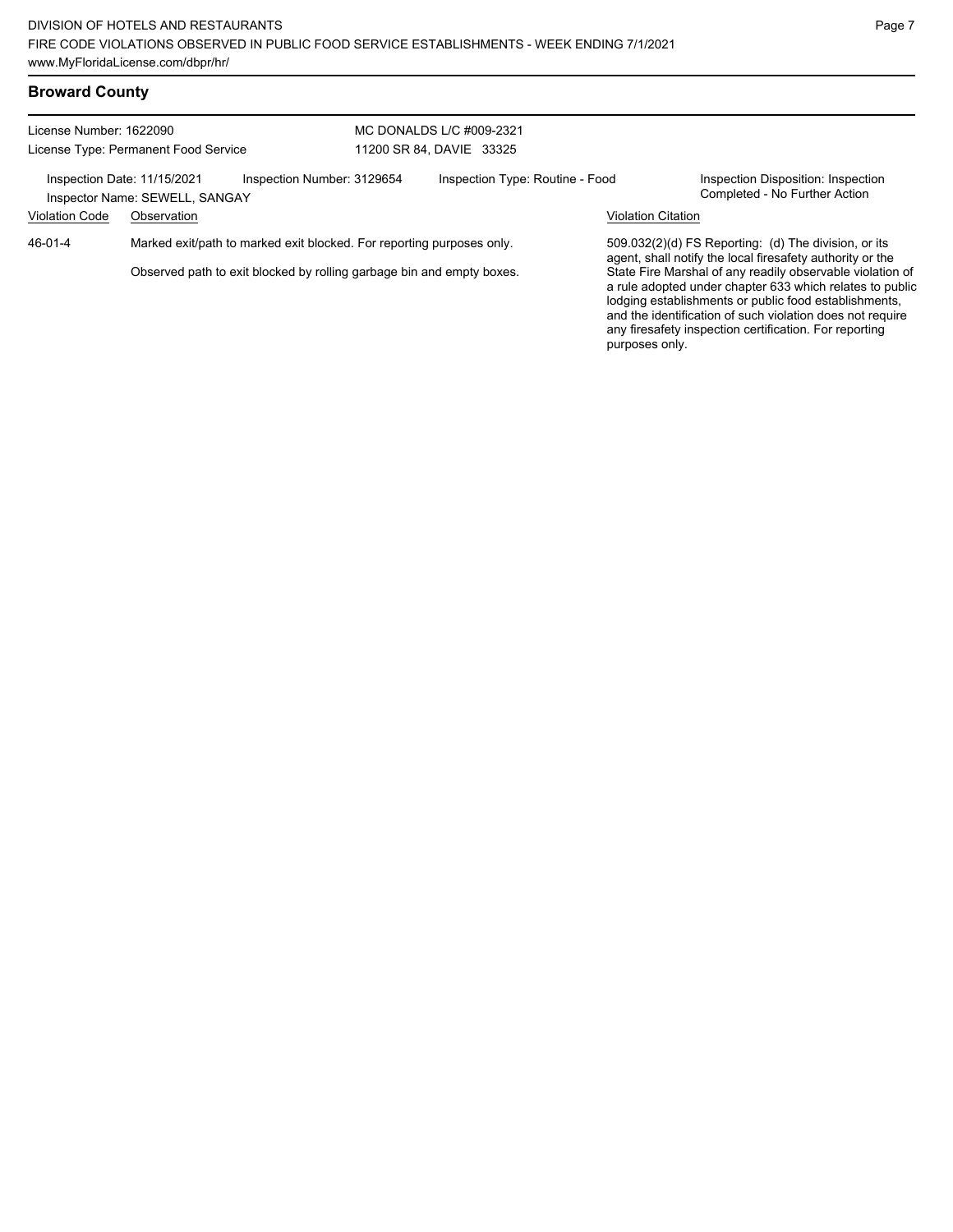any firesafety inspection certification. For reporting

purposes only.

# **Collier County**

#### License Number: 2103109 License Type: Permanent Food Service HERITAGE BAY GOLF & COUNTRY CLUB 10154 HERITAGE BAY BLVD, NAPLES 34120 Inspection Date: 11/15/2021 Inspection Number: 3125558 Inspection Type: Routine - Food Inspection Disposition: Warning<br>Inspector Name: DOMKOWSKI, DANIFI Inspector Name: DOMKOWSKI, DANIEL Violation Code Observation Violation Citation Portable fire extinguisher gauge in red zone near storage area at back door of kitchen to loading dock. For reporting purposes only. 509.032(2)(d) FS Reporting: (d) The division, or its agent, shall notify the local firesafety authority or the State Fire Marshal of any readily observable violation of a rule adopted under chapter 633 which relates to public lodging establishments or public food establishments, and the identification of such violation does not require 45-02-4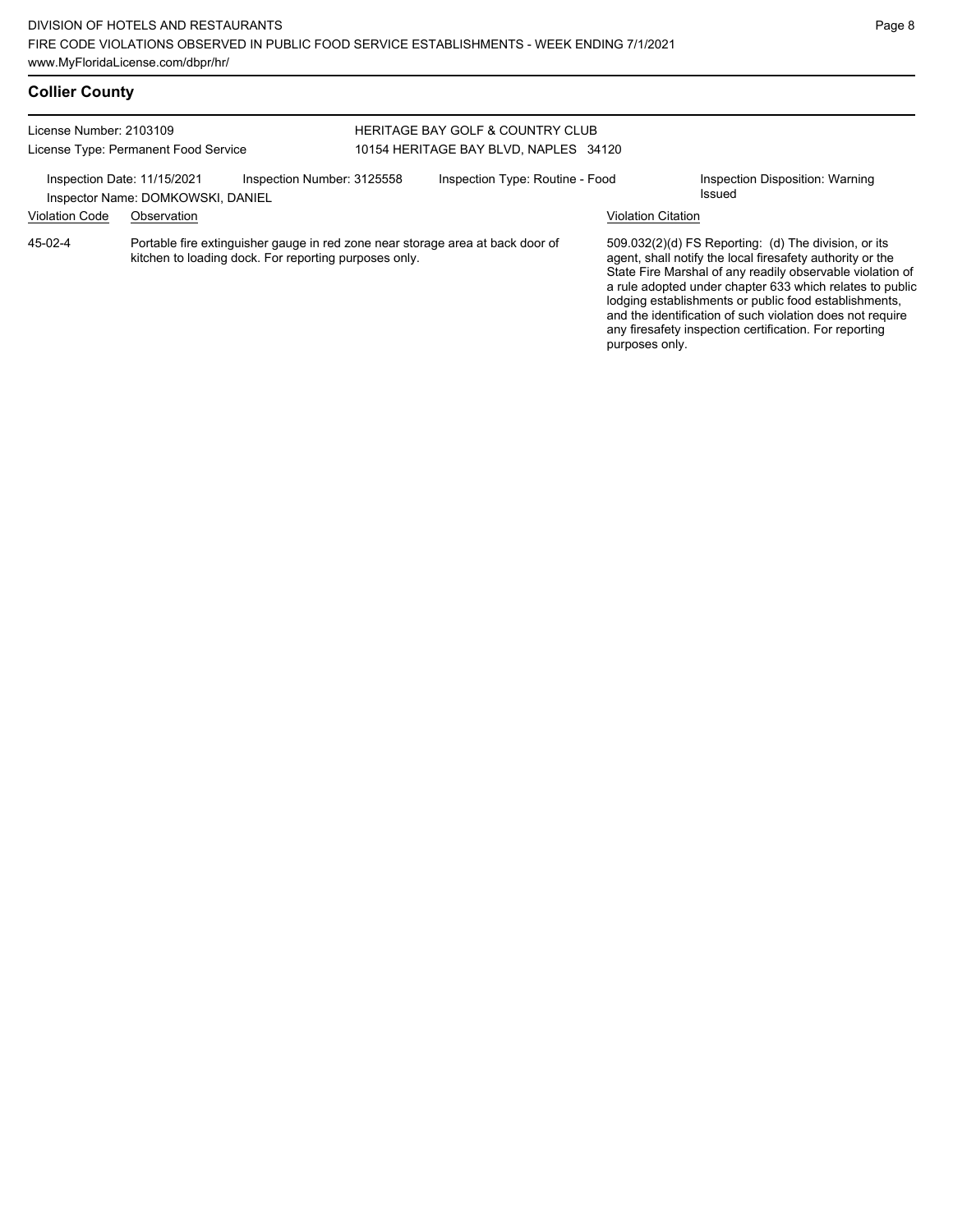| <b>Columbia County</b> |  |
|------------------------|--|
|------------------------|--|

| License Number: 2200474                              | License Type: Permanent Food Service                                                                                 | NORTH FLORIDA SPEEDWAY<br>287 SE RACE TRACK LN. LAKE CITY 32025 |                           |                                                                                                                                                                                                                                                                                                                                                                                                                            |
|------------------------------------------------------|----------------------------------------------------------------------------------------------------------------------|-----------------------------------------------------------------|---------------------------|----------------------------------------------------------------------------------------------------------------------------------------------------------------------------------------------------------------------------------------------------------------------------------------------------------------------------------------------------------------------------------------------------------------------------|
| Inspection Date: 11/18/2021<br><b>Violation Code</b> | Inspection Number: 3125229<br>Inspector Name: BAILEY, KIMBERLY<br>Observation                                        | Inspection Type: Routine - Food                                 | <b>Violation Citation</b> | Inspection Disposition: Inspection<br>Completed - No Further Action                                                                                                                                                                                                                                                                                                                                                        |
| 45-02-4                                              | Portable fire extinguisher gauge in red zone. For reporting purposes only. Small<br>white extinguisher in side room. |                                                                 | purposes only.            | 509.032(2)(d) FS Reporting: (d) The division, or its<br>agent, shall notify the local firesafety authority or the<br>State Fire Marshal of any readily observable violation of<br>a rule adopted under chapter 633 which relates to public<br>lodging establishments or public food establishments,<br>and the identification of such violation does not require<br>any firesafety inspection certification. For reporting |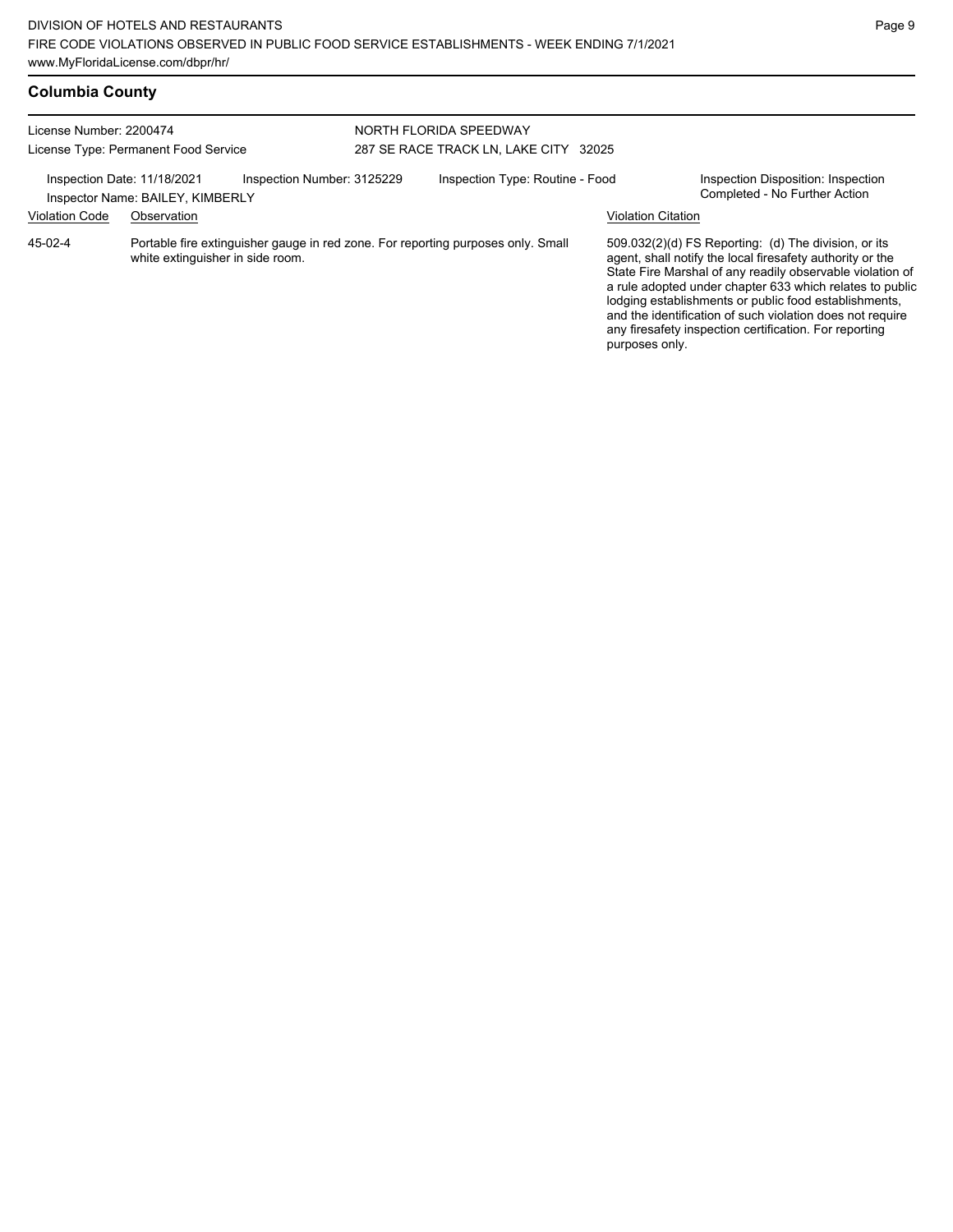| <b>Dade County</b>      |                                                                     |                            |                                                                                                                                                            |                                                                                                                                                                                                                                                                                                                                                                                                                                  |                           |                                                                                                                                                                                                                                                                                                                                                                                                                                                                                                          |
|-------------------------|---------------------------------------------------------------------|----------------------------|------------------------------------------------------------------------------------------------------------------------------------------------------------|----------------------------------------------------------------------------------------------------------------------------------------------------------------------------------------------------------------------------------------------------------------------------------------------------------------------------------------------------------------------------------------------------------------------------------|---------------------------|----------------------------------------------------------------------------------------------------------------------------------------------------------------------------------------------------------------------------------------------------------------------------------------------------------------------------------------------------------------------------------------------------------------------------------------------------------------------------------------------------------|
| License Number: 2331966 | License Type: Permanent Food Service                                |                            | LA CARRETA MIA C-26-A                                                                                                                                      | 4200 NW 21 ST, CONC D-37, MIAMI 33122                                                                                                                                                                                                                                                                                                                                                                                            |                           |                                                                                                                                                                                                                                                                                                                                                                                                                                                                                                          |
|                         | Inspection Date: 11/15/2021<br>Inspector Name: SANCHEZ, JAVIER      | Inspection Number: 3170635 |                                                                                                                                                            | Inspection Type: Complaint Full                                                                                                                                                                                                                                                                                                                                                                                                  |                           | Inspection Disposition: Call Back -<br>Complied                                                                                                                                                                                                                                                                                                                                                                                                                                                          |
| Violation Code          | Observation                                                         |                            |                                                                                                                                                            |                                                                                                                                                                                                                                                                                                                                                                                                                                  | <b>Violation Citation</b> |                                                                                                                                                                                                                                                                                                                                                                                                                                                                                                          |
| 48-01-5                 |                                                                     |                            |                                                                                                                                                            | - From initial inspection : No current insurance inspector boiler report or boiler<br>certificate available for boiler. For reporting purposes only. FL 003481 Expired on<br>05/22/21 ** Repeat Violation** - From follow-up inspection 2021-11-15: No<br>current insurance inspector boiler report or boiler certificate available for boiler. For<br>reporting purposes only. FL 003481 Expired on 05/22/21 ** Time Extended** |                           | 61C-1.004(10) FAC Reporting: (10) Heating and<br>ventilation - The heating and ventilation system shall be<br>kept in good repair or be installed to maintain a<br>minimum of 68 degrees Fahrenheit throughout the<br>building. The insurance inspectors boiler report is<br>required annually for power boilers and high<br>pressure/high temperature boilers and biannually for low<br>pressure steam or vapor heating boilers and shall be<br>posted in the boiler room. For reporting purposes only. |
| License Number: 2334955 |                                                                     |                            | <b>MELINDA'S</b>                                                                                                                                           |                                                                                                                                                                                                                                                                                                                                                                                                                                  |                           |                                                                                                                                                                                                                                                                                                                                                                                                                                                                                                          |
|                         | License Type: Permanent Food Service                                |                            |                                                                                                                                                            | 1306 N MIAMI AVE, MIAMI 33136                                                                                                                                                                                                                                                                                                                                                                                                    |                           |                                                                                                                                                                                                                                                                                                                                                                                                                                                                                                          |
|                         | Inspection Date: 11/16/2021<br>Inspector Name: HENLEY, LATONYA      | Inspection Number: 3130649 |                                                                                                                                                            | Inspection Type: Routine - Food                                                                                                                                                                                                                                                                                                                                                                                                  |                           | Inspection Disposition: Warning<br>Issued                                                                                                                                                                                                                                                                                                                                                                                                                                                                |
| <b>Violation Code</b>   | Observation                                                         |                            |                                                                                                                                                            |                                                                                                                                                                                                                                                                                                                                                                                                                                  | <b>Violation Citation</b> |                                                                                                                                                                                                                                                                                                                                                                                                                                                                                                          |
| 45-04-4                 |                                                                     |                            | Use of cooking equipment producing grease laden vapors/smoke with no hood<br>suppression system installed. Notified Fire AHJ. For reporting purposes only. |                                                                                                                                                                                                                                                                                                                                                                                                                                  | purposes only.            | 509.032(2)(d) FS Reporting: (d) The division, or its<br>agent, shall notify the local firesafety authority or the<br>State Fire Marshal of any readily observable violation of<br>a rule adopted under chapter 633 which relates to public<br>lodging establishments or public food establishments,<br>and the identification of such violation does not require<br>any firesafety inspection certification. For reporting                                                                               |
| License Number: 2336283 |                                                                     |                            | <b>GROOVIN' BEAN</b>                                                                                                                                       |                                                                                                                                                                                                                                                                                                                                                                                                                                  |                           |                                                                                                                                                                                                                                                                                                                                                                                                                                                                                                          |
|                         | License Type: Permanent Food Service                                |                            |                                                                                                                                                            | 801 NW 3RD AVENUE, MIAMI 33136                                                                                                                                                                                                                                                                                                                                                                                                   |                           |                                                                                                                                                                                                                                                                                                                                                                                                                                                                                                          |
|                         | Inspection Date: 11/16/2021<br>Inspector Name: HENLEY, LATONYA      | Inspection Number: 3091455 |                                                                                                                                                            | Inspection Type: Routine - Food                                                                                                                                                                                                                                                                                                                                                                                                  |                           | Inspection Disposition: Warning<br>Issued                                                                                                                                                                                                                                                                                                                                                                                                                                                                |
| Violation Code          | Observation                                                         |                            |                                                                                                                                                            |                                                                                                                                                                                                                                                                                                                                                                                                                                  | <b>Violation Citation</b> |                                                                                                                                                                                                                                                                                                                                                                                                                                                                                                          |
| 46-01-4                 | cardboard boxes blocking the back exit door. ** Corrected On-Site** |                            |                                                                                                                                                            | Marked exit/path to marked exit blocked. For reporting purposes only. Observed                                                                                                                                                                                                                                                                                                                                                   |                           | 509.032(2)(d) FS Reporting: (d) The division, or its<br>agent, shall notify the local firesafety authority or the<br>State Fire Marshal of any readily observable violation of<br>a rule adopted under chapter 633 which relates to public<br>lodging establishments or public food establishments,                                                                                                                                                                                                      |

and the identification of such violation does not require any firesafety inspection certification. For reporting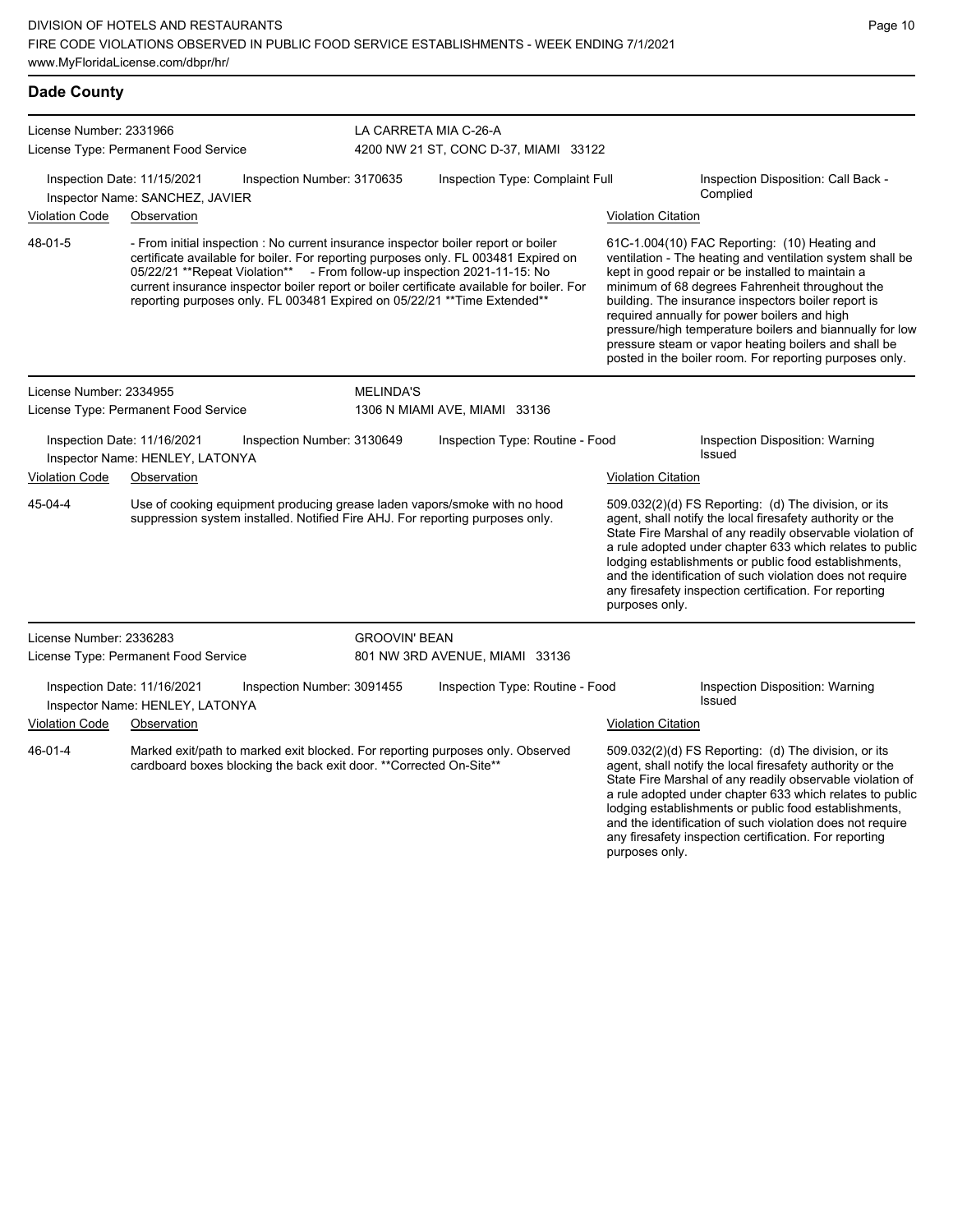| <b>Dade County</b>                                                                                                                                                  |                                                                                                                                                                                                                                          |              |                                                                                                                                                               |                           |                                                                                                                                                                                                                                                                                                                                                                                                                                                                                                          |  |  |  |
|---------------------------------------------------------------------------------------------------------------------------------------------------------------------|------------------------------------------------------------------------------------------------------------------------------------------------------------------------------------------------------------------------------------------|--------------|---------------------------------------------------------------------------------------------------------------------------------------------------------------|---------------------------|----------------------------------------------------------------------------------------------------------------------------------------------------------------------------------------------------------------------------------------------------------------------------------------------------------------------------------------------------------------------------------------------------------------------------------------------------------------------------------------------------------|--|--|--|
| License Number: 2358602                                                                                                                                             | License Type: Mobile Food Dispensing Vehicle                                                                                                                                                                                             |              | TOMORROWLAND<br>1368 N MIAMI AVE, MIAMI 33136                                                                                                                 |                           |                                                                                                                                                                                                                                                                                                                                                                                                                                                                                                          |  |  |  |
|                                                                                                                                                                     | Inspection Date: 11/18/2021<br>Inspection Number: 1240191<br>Inspector Name: CUDEMOS, VIRNA                                                                                                                                              |              | Inspection Type: Routine - Food                                                                                                                               |                           | Inspection Disposition: Call Back -<br>Complied                                                                                                                                                                                                                                                                                                                                                                                                                                                          |  |  |  |
| <b>Violation Code</b>                                                                                                                                               | Observation                                                                                                                                                                                                                              |              |                                                                                                                                                               | <b>Violation Citation</b> |                                                                                                                                                                                                                                                                                                                                                                                                                                                                                                          |  |  |  |
| 47-03-4                                                                                                                                                             | - From initial inspection : Observed electrical wiring in disrepair. For reporting<br>purposes only. - From follow-up inspection 2021-11-18: ** Time Extended**                                                                          |              |                                                                                                                                                               | purposes only.            | 509.032(2)(d) FS Reporting: (d) The division, or its<br>agent, shall notify the local firesafety authority or the<br>State Fire Marshal of any readily observable violation of<br>a rule adopted under chapter 633 which relates to public<br>lodging establishments or public food establishments,<br>and the identification of such violation does not require<br>any firesafety inspection certification. For reporting                                                                               |  |  |  |
| 47-03-4                                                                                                                                                             | Observed electrical wiring in disrepair. For reporting purposes only.                                                                                                                                                                    |              |                                                                                                                                                               | purposes only.            | 509.032(2)(d) FS Reporting: (d) The division, or its<br>agent, shall notify the local firesafety authority or the<br>State Fire Marshal of any readily observable violation of<br>a rule adopted under chapter 633 which relates to public<br>lodging establishments or public food establishments,<br>and the identification of such violation does not require<br>any firesafety inspection certification. For reporting                                                                               |  |  |  |
| License Number: 2327551                                                                                                                                             |                                                                                                                                                                                                                                          |              | <b>TRATTORIA DELLA SPIAGGIA</b>                                                                                                                               |                           |                                                                                                                                                                                                                                                                                                                                                                                                                                                                                                          |  |  |  |
|                                                                                                                                                                     | License Type: Permanent Food Service                                                                                                                                                                                                     |              | 3010 COLLINS AVE, MIAMI BEACH 33140                                                                                                                           |                           |                                                                                                                                                                                                                                                                                                                                                                                                                                                                                                          |  |  |  |
|                                                                                                                                                                     | Inspection Date: 11/15/2021<br>Inspection Number: 3091908<br>Inspector Name: UNZAGA, MILADYS                                                                                                                                             |              | Inspection Type: Routine - Food                                                                                                                               |                           | Inspection Disposition: Call Back -<br>Complied                                                                                                                                                                                                                                                                                                                                                                                                                                                          |  |  |  |
| <b>Violation Code</b>                                                                                                                                               | Observation                                                                                                                                                                                                                              |              |                                                                                                                                                               | <b>Violation Citation</b> |                                                                                                                                                                                                                                                                                                                                                                                                                                                                                                          |  |  |  |
| 48-01-5                                                                                                                                                             | - From initial inspection : No current insurance inspector boiler report or boiler<br>certificate available for boiler. For reporting purposes only. ** Repeat Violation**<br>- From follow-up inspection 2021-11-15: ** Time Extended** |              |                                                                                                                                                               |                           | 61C-1.004(10) FAC Reporting: (10) Heating and<br>ventilation - The heating and ventilation system shall be<br>kept in good repair or be installed to maintain a<br>minimum of 68 degrees Fahrenheit throughout the<br>building. The insurance inspectors boiler report is<br>required annually for power boilers and high<br>pressure/high temperature boilers and biannually for low<br>pressure steam or vapor heating boilers and shall be<br>posted in the boiler room. For reporting purposes only. |  |  |  |
| License Number: 2334027                                                                                                                                             |                                                                                                                                                                                                                                          | <b>PLATE</b> |                                                                                                                                                               |                           |                                                                                                                                                                                                                                                                                                                                                                                                                                                                                                          |  |  |  |
|                                                                                                                                                                     | License Type: Permanent Food Service                                                                                                                                                                                                     |              | 2105 CORAL WAY, MIAMI 33145                                                                                                                                   |                           |                                                                                                                                                                                                                                                                                                                                                                                                                                                                                                          |  |  |  |
|                                                                                                                                                                     | Inspection Date: 11/16/2021<br>Inspection Number: 3122718<br>Inspector Name: GARCIA, B OSCAR                                                                                                                                             |              | Inspection Type: Routine - Food                                                                                                                               |                           | Inspection Disposition: Call Back -<br>Complied                                                                                                                                                                                                                                                                                                                                                                                                                                                          |  |  |  |
| <b>Violation Code</b>                                                                                                                                               | Observation                                                                                                                                                                                                                              |              |                                                                                                                                                               | <b>Violation Citation</b> |                                                                                                                                                                                                                                                                                                                                                                                                                                                                                                          |  |  |  |
| 45-04-4<br>- From initial inspection : Use of cooking equipment producing grease laden<br>reporting purposes only. **Repeat Violation** - From follow-up inspection |                                                                                                                                                                                                                                          |              | vapors/smoke with no hood suppression system installed. Notified Fire AHJ. For<br>2021-11-16: Observed vapors smoke While cooking potatoes. **Time Extended** |                           | 509.032(2)(d) FS Reporting: (d) The division, or its<br>agent, shall notify the local firesafety authority or the<br>State Fire Marshal of any readily observable violation of<br>a rule adopted under chapter 633 which relates to public<br>lodging establishments or public food establishments,<br>and the identification of such violation does not require<br>any firesafety inspection certification. For reporting                                                                               |  |  |  |
|                                                                                                                                                                     |                                                                                                                                                                                                                                          |              |                                                                                                                                                               |                           |                                                                                                                                                                                                                                                                                                                                                                                                                                                                                                          |  |  |  |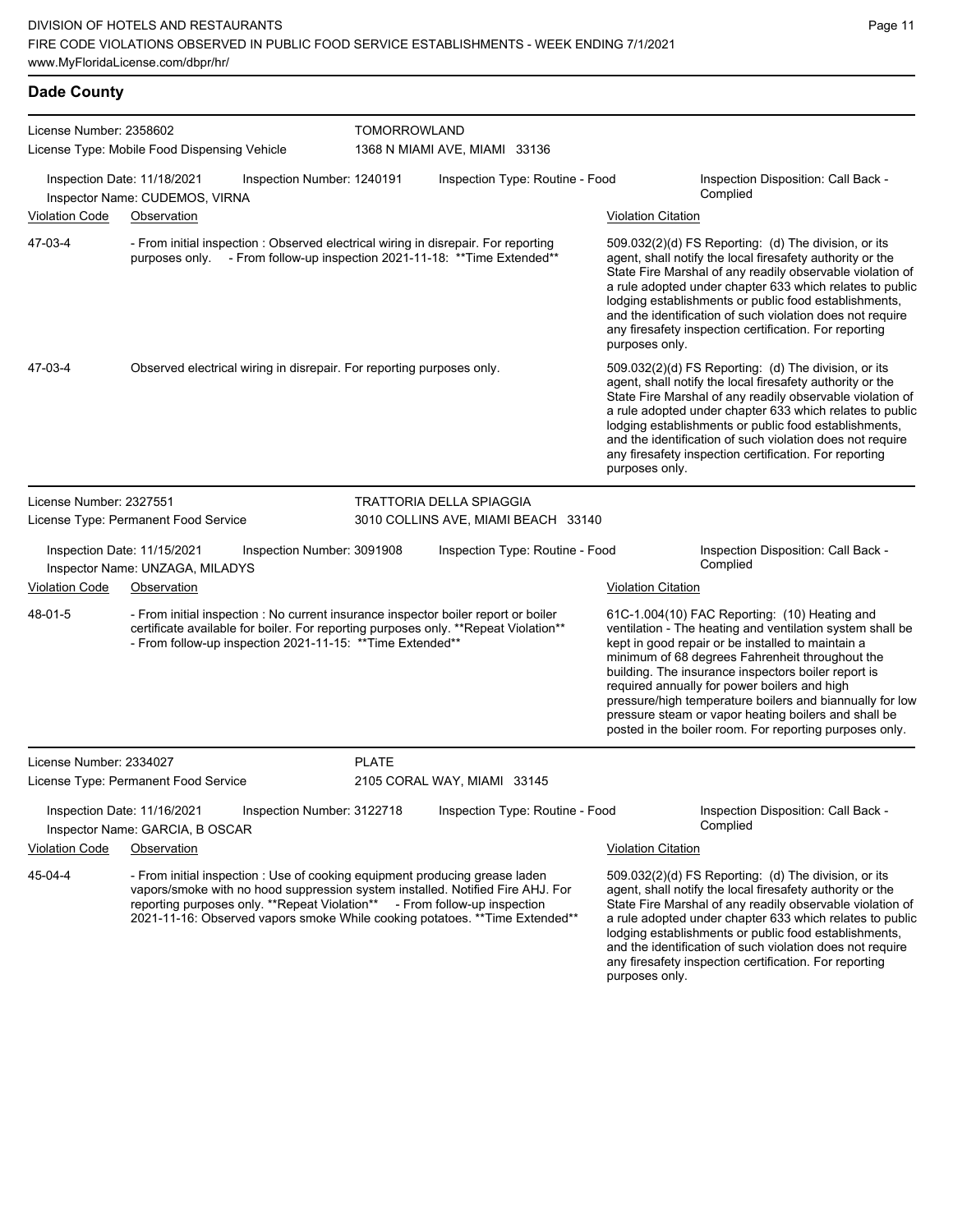#### **Dade County**

| License Number: 2334080<br>License Type: Permanent Food Service  |                                                               |                                                                                  | <b>WINGSTOP</b><br>1452-1454 NE 163 ST, NORTH MIAMI BEACH 33162 |                           |                                                                                                                                                                                                                                                                                                                                                                                                                            |  |  |
|------------------------------------------------------------------|---------------------------------------------------------------|----------------------------------------------------------------------------------|-----------------------------------------------------------------|---------------------------|----------------------------------------------------------------------------------------------------------------------------------------------------------------------------------------------------------------------------------------------------------------------------------------------------------------------------------------------------------------------------------------------------------------------------|--|--|
| Inspection Date: 11/16/2021<br>Inspector Name: STUBBS, CHRISTINE |                                                               | Inspection Number: 3090749                                                       | Inspection Type: Routine - Food                                 |                           | Inspection Disposition: Warning<br>Issued                                                                                                                                                                                                                                                                                                                                                                                  |  |  |
| <b>Violation Code</b>                                            | Observation                                                   |                                                                                  |                                                                 | <b>Violation Citation</b> |                                                                                                                                                                                                                                                                                                                                                                                                                            |  |  |
| 46-01-4                                                          | only.                                                         | Marked exit/path to marked exit blocked with empty boxes. For reporting purposes |                                                                 | purposes only.            | 509.032(2)(d) FS Reporting: (d) The division, or its<br>agent, shall notify the local firesafety authority or the<br>State Fire Marshal of any readily observable violation of<br>a rule adopted under chapter 633 which relates to public<br>lodging establishments or public food establishments,<br>and the identification of such violation does not require<br>any firesafety inspection certification. For reporting |  |  |
| License Number: 2330581                                          |                                                               |                                                                                  | ZAKA MODERN JAPANESE CUISINE                                    |                           |                                                                                                                                                                                                                                                                                                                                                                                                                            |  |  |
|                                                                  | License Type: Permanent Food Service                          |                                                                                  | 10832 NW 58TH ST, DORAL 33178                                   |                           |                                                                                                                                                                                                                                                                                                                                                                                                                            |  |  |
|                                                                  | Inspection Date: 11/17/2021<br>Inspector Name: CURRAS, YANLEE | Inspection Number: 3099613                                                       | Inspection Type: Routine - Food                                 |                           | Inspection Disposition: Warning<br>Issued                                                                                                                                                                                                                                                                                                                                                                                  |  |  |
| Violation Code                                                   | Observation                                                   |                                                                                  |                                                                 | <b>Violation Citation</b> |                                                                                                                                                                                                                                                                                                                                                                                                                            |  |  |
| 46-01-4                                                          | boxes, cones blocking Exit path.                              | Marked exit/path to marked exit blocked. For reporting purposes only. Ladder,    |                                                                 |                           | 509.032(2)(d) FS Reporting: (d) The division, or its<br>agent, shall notify the local firesafety authority or the<br>State Fire Marshal of any readily observable violation of<br>a rule adopted under chapter 633 which relates to public<br>lodging establishments or public food establishments,                                                                                                                        |  |  |

and the identification of such violation does not require any firesafety inspection certification. For reporting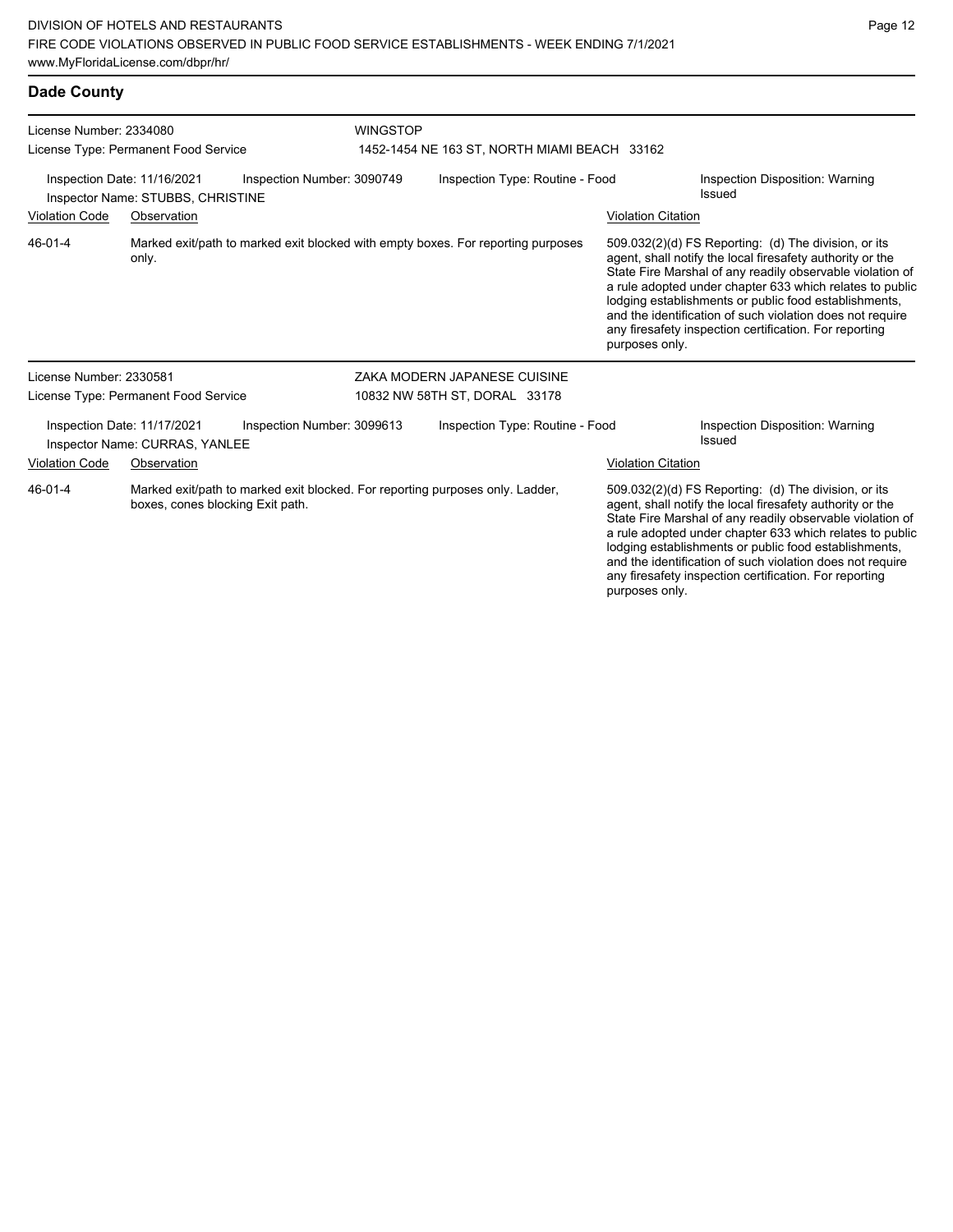| <b>Duval County</b>     |                                                                                                                                                                                                                                                                                           |                 |                                                                           |                                                                                                                                                                                                                                                                                                                                                                                                                                                |                                                                                                                                                                                                                                                                                                                                                                                                                            |
|-------------------------|-------------------------------------------------------------------------------------------------------------------------------------------------------------------------------------------------------------------------------------------------------------------------------------------|-----------------|---------------------------------------------------------------------------|------------------------------------------------------------------------------------------------------------------------------------------------------------------------------------------------------------------------------------------------------------------------------------------------------------------------------------------------------------------------------------------------------------------------------------------------|----------------------------------------------------------------------------------------------------------------------------------------------------------------------------------------------------------------------------------------------------------------------------------------------------------------------------------------------------------------------------------------------------------------------------|
| License Number: 2614780 | License Type: Permanent Food Service                                                                                                                                                                                                                                                      |                 | <b>WILD ATLANTIC SEAFOOD</b><br>622 CASSAT AVE #11-12, JACKSONVILLE 32205 |                                                                                                                                                                                                                                                                                                                                                                                                                                                |                                                                                                                                                                                                                                                                                                                                                                                                                            |
|                         | Inspection Date: 11/15/2021<br>Inspection Number: 3114214<br>Inspector Name: ESPINOSA-BECKERT, ILIANA                                                                                                                                                                                     |                 | Inspection Type: Routine - Food                                           |                                                                                                                                                                                                                                                                                                                                                                                                                                                | Inspection Disposition: Call Back -<br>Extension given, pending                                                                                                                                                                                                                                                                                                                                                            |
| <b>Violation Code</b>   | Observation                                                                                                                                                                                                                                                                               |                 |                                                                           | <b>Violation Citation</b>                                                                                                                                                                                                                                                                                                                                                                                                                      |                                                                                                                                                                                                                                                                                                                                                                                                                            |
| 46-01-4                 | - From initial inspection : Marked exit/path to marked exit blocked. For reporting<br>purposes only. Boxes, mgr removed boxes ** Corrected On-Site**<br>follow-up inspection 2021-11-15: Not seen ** Time Extended**                                                                      |                 | - From                                                                    | $509.032(2)(d)$ FS Reporting: (d) The division, or its<br>agent, shall notify the local firesafety authority or the<br>State Fire Marshal of any readily observable violation of<br>a rule adopted under chapter 633 which relates to public<br>lodging establishments or public food establishments,<br>and the identification of such violation does not require<br>any firesafety inspection certification. For reporting<br>purposes only. |                                                                                                                                                                                                                                                                                                                                                                                                                            |
| License Number: 2615604 |                                                                                                                                                                                                                                                                                           | EL JEFE TEX MEX |                                                                           |                                                                                                                                                                                                                                                                                                                                                                                                                                                |                                                                                                                                                                                                                                                                                                                                                                                                                            |
|                         | License Type: Permanent Food Service                                                                                                                                                                                                                                                      |                 | 947 EDGEWOOD AVE S, JACKSONVILLE 32205                                    |                                                                                                                                                                                                                                                                                                                                                                                                                                                |                                                                                                                                                                                                                                                                                                                                                                                                                            |
|                         | Inspection Date: 11/16/2021<br>Inspection Number: 3097202<br>Inspector Name: ESPINOSA-BECKERT, ILIANA                                                                                                                                                                                     |                 | Inspection Type: Routine - Food                                           |                                                                                                                                                                                                                                                                                                                                                                                                                                                | Inspection Disposition: Administrative<br>complaint recommended                                                                                                                                                                                                                                                                                                                                                            |
| <b>Violation Code</b>   | Observation                                                                                                                                                                                                                                                                               |                 |                                                                           | <b>Violation Citation</b>                                                                                                                                                                                                                                                                                                                                                                                                                      |                                                                                                                                                                                                                                                                                                                                                                                                                            |
| 48-04-4                 | Propane tank (larger than 2.7 lb. water capacity/1 lb. gas capacity) located inside<br>of the building. For reporting purposes only. By walk in cooler, mgr took it outside<br>**Corrected On-Site**                                                                                      |                 |                                                                           | purposes only.                                                                                                                                                                                                                                                                                                                                                                                                                                 | 509.032(2)(d) FS Reporting: (d) The division, or its<br>agent, shall notify the local firesafety authority or the<br>State Fire Marshal of any readily observable violation of<br>a rule adopted under chapter 633 which relates to public<br>lodging establishments or public food establishments,<br>and the identification of such violation does not require<br>any firesafety inspection certification. For reporting |
| License Number: 2607778 |                                                                                                                                                                                                                                                                                           |                 | POPEYES LOUISIANA KITCHEN #148                                            |                                                                                                                                                                                                                                                                                                                                                                                                                                                |                                                                                                                                                                                                                                                                                                                                                                                                                            |
|                         | License Type: Permanent Food Service                                                                                                                                                                                                                                                      |                 | 5715 NORMANDY BLVD, JACKSONVILLE 322056263                                |                                                                                                                                                                                                                                                                                                                                                                                                                                                |                                                                                                                                                                                                                                                                                                                                                                                                                            |
|                         | Inspection Date: 11/15/2021<br>Inspection Number: 3106211<br>Inspector Name: ESPINOSA-BECKERT, ILIANA                                                                                                                                                                                     |                 | Inspection Type: Routine - Food                                           |                                                                                                                                                                                                                                                                                                                                                                                                                                                | Inspection Disposition: Call Back -<br>Admin. complaint recommended                                                                                                                                                                                                                                                                                                                                                        |
| <b>Violation Code</b>   | Observation                                                                                                                                                                                                                                                                               |                 |                                                                           | <b>Violation Citation</b>                                                                                                                                                                                                                                                                                                                                                                                                                      |                                                                                                                                                                                                                                                                                                                                                                                                                            |
| 45-02-4                 | - From initial inspection : Portable fire extinguisher gauge in red zone. For<br>reporting purposes only. By triple sink - From follow-up inspection 2021-09-15:<br>Not seen - From follow-up inspection 2021-11-15: Fixed                                                                |                 |                                                                           | 509.032(2)(d) FS Reporting: (d) The division, or its<br>agent, shall notify the local firesafety authority or the<br>State Fire Marshal of any readily observable violation of<br>a rule adopted under chapter 633 which relates to public<br>lodging establishments or public food establishments,<br>and the identification of such violation does not require<br>any firesafety inspection certification. For reporting<br>purposes only.   |                                                                                                                                                                                                                                                                                                                                                                                                                            |
| License Number: 2609701 |                                                                                                                                                                                                                                                                                           | <b>KUSINA</b>   |                                                                           |                                                                                                                                                                                                                                                                                                                                                                                                                                                |                                                                                                                                                                                                                                                                                                                                                                                                                            |
|                         | License Type: Permanent Food Service                                                                                                                                                                                                                                                      |                 | 4190 BELFORT RD SUITE 120, JACKSONVILLE 32216                             |                                                                                                                                                                                                                                                                                                                                                                                                                                                |                                                                                                                                                                                                                                                                                                                                                                                                                            |
|                         | Inspection Date: 11/16/2021<br>Inspection Number: 3137038<br>Inspector Name: VILBRUN, JOSUE                                                                                                                                                                                               |                 | Inspection Type: Routine - Food                                           |                                                                                                                                                                                                                                                                                                                                                                                                                                                | Inspection Disposition: Inspection<br>Completed - No Further Action                                                                                                                                                                                                                                                                                                                                                        |
| <b>Violation Code</b>   | Observation                                                                                                                                                                                                                                                                               |                 |                                                                           | <b>Violation Citation</b>                                                                                                                                                                                                                                                                                                                                                                                                                      |                                                                                                                                                                                                                                                                                                                                                                                                                            |
| 45-04-4                 | Use of cooking equipment producing grease laden vapors/smoke with no hood<br>suppression system installed. Notified Fire AHJ. For reporting purposes only.<br>Operator has 2 electric stove tops on cook line used to cook foods that are not<br>under a hood system **Repeat Violation** |                 |                                                                           |                                                                                                                                                                                                                                                                                                                                                                                                                                                | 509.032(2)(d) FS Reporting: (d) The division, or its<br>agent, shall notify the local firesafety authority or the<br>State Fire Marshal of any readily observable violation of<br>a rule adopted under chapter 633 which relates to public<br>lodging establishments or public food establishments,                                                                                                                        |

and the identification of such violation does not require any firesafety inspection certification. For reporting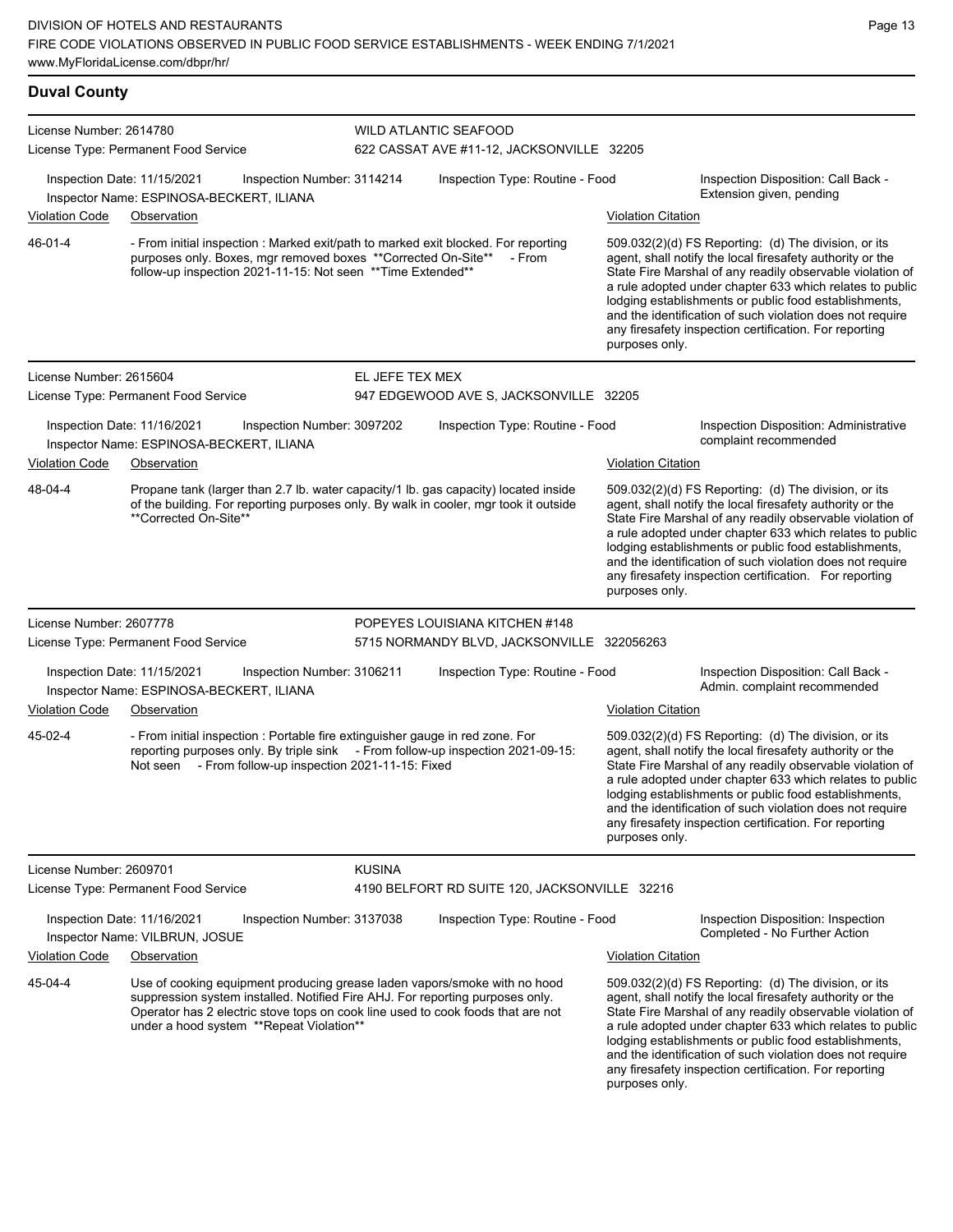| <b>Duval County</b>     |                                                                                                                                               |                            |  |                                                                                                                                                                                                                                                      |                                                                                                                                                                                                                                                                                                                                                                                                                                              |                                                  |  |  |  |
|-------------------------|-----------------------------------------------------------------------------------------------------------------------------------------------|----------------------------|--|------------------------------------------------------------------------------------------------------------------------------------------------------------------------------------------------------------------------------------------------------|----------------------------------------------------------------------------------------------------------------------------------------------------------------------------------------------------------------------------------------------------------------------------------------------------------------------------------------------------------------------------------------------------------------------------------------------|--------------------------------------------------|--|--|--|
| License Number: 2609811 |                                                                                                                                               |                            |  | THE MITT TEX-MEX CAFE                                                                                                                                                                                                                                |                                                                                                                                                                                                                                                                                                                                                                                                                                              |                                                  |  |  |  |
|                         | License Type: Permanent Food Service                                                                                                          |                            |  | 4130 SALISBURY RD STE 1000, JACKSONVILLE 32216                                                                                                                                                                                                       |                                                                                                                                                                                                                                                                                                                                                                                                                                              |                                                  |  |  |  |
|                         | Inspection Date: 11/16/2021<br>Inspector Name: VILBRUN, JOSUE                                                                                 | Inspection Number: 3089820 |  | Inspection Type: Routine - Food<br>Inspection Disposition: Inspection<br>Completed - No Further Action                                                                                                                                               |                                                                                                                                                                                                                                                                                                                                                                                                                                              |                                                  |  |  |  |
| Violation Code          | Observation                                                                                                                                   |                            |  | <b>Violation Citation</b>                                                                                                                                                                                                                            |                                                                                                                                                                                                                                                                                                                                                                                                                                              |                                                  |  |  |  |
| 45-04-4                 | system                                                                                                                                        |                            |  | Use of cooking equipment producing grease laden vapors/smoke with no hood<br>suppression system installed. Notified Fire AHJ. For reporting purposes only.<br>Operator uses stove and flat top plug in electrical grill in kitchen area with no hood | 509.032(2)(d) FS Reporting: (d) The division, or its<br>agent, shall notify the local firesafety authority or the<br>State Fire Marshal of any readily observable violation of<br>a rule adopted under chapter 633 which relates to public<br>lodging establishments or public food establishments,<br>and the identification of such violation does not require<br>any firesafety inspection certification. For reporting<br>purposes only. |                                                  |  |  |  |
| License Number: 2615212 |                                                                                                                                               |                            |  | CHIPOTLE MEXICAN GRILL #2644                                                                                                                                                                                                                         |                                                                                                                                                                                                                                                                                                                                                                                                                                              |                                                  |  |  |  |
|                         | License Type: Permanent Food Service                                                                                                          |                            |  | 13920 OLD ST AUGUSTINE RD #105, JACKSONVILLE 32258                                                                                                                                                                                                   |                                                                                                                                                                                                                                                                                                                                                                                                                                              |                                                  |  |  |  |
|                         | Inspection Date: 11/18/2021<br>Inspector Name: GOSAI, MATT                                                                                    | Inspection Number: 3171167 |  | Inspection Type: Complaint Full                                                                                                                                                                                                                      |                                                                                                                                                                                                                                                                                                                                                                                                                                              | Inspection Disposition: Warning<br><b>Issued</b> |  |  |  |
| Violation Code          | Observation                                                                                                                                   |                            |  |                                                                                                                                                                                                                                                      | <b>Violation Citation</b>                                                                                                                                                                                                                                                                                                                                                                                                                    |                                                  |  |  |  |
| 46-01-4                 | Marked exit/path to marked exit blocked. For reporting purposes only.<br>Rear exit blocked by boxes. Moved by manager. ** Corrected On-Site** |                            |  |                                                                                                                                                                                                                                                      | 509.032(2)(d) FS Reporting: (d) The division, or its<br>agent, shall notify the local firesafety authority or the                                                                                                                                                                                                                                                                                                                            |                                                  |  |  |  |

agent, shall notify the local firesafety authority or the State Fire Marshal of any readily observable violation of a rule adopted under chapter 633 which relates to public lodging establishments or public food establishments, and the identification of such violation does not require any firesafety inspection certification. For reporting purposes only.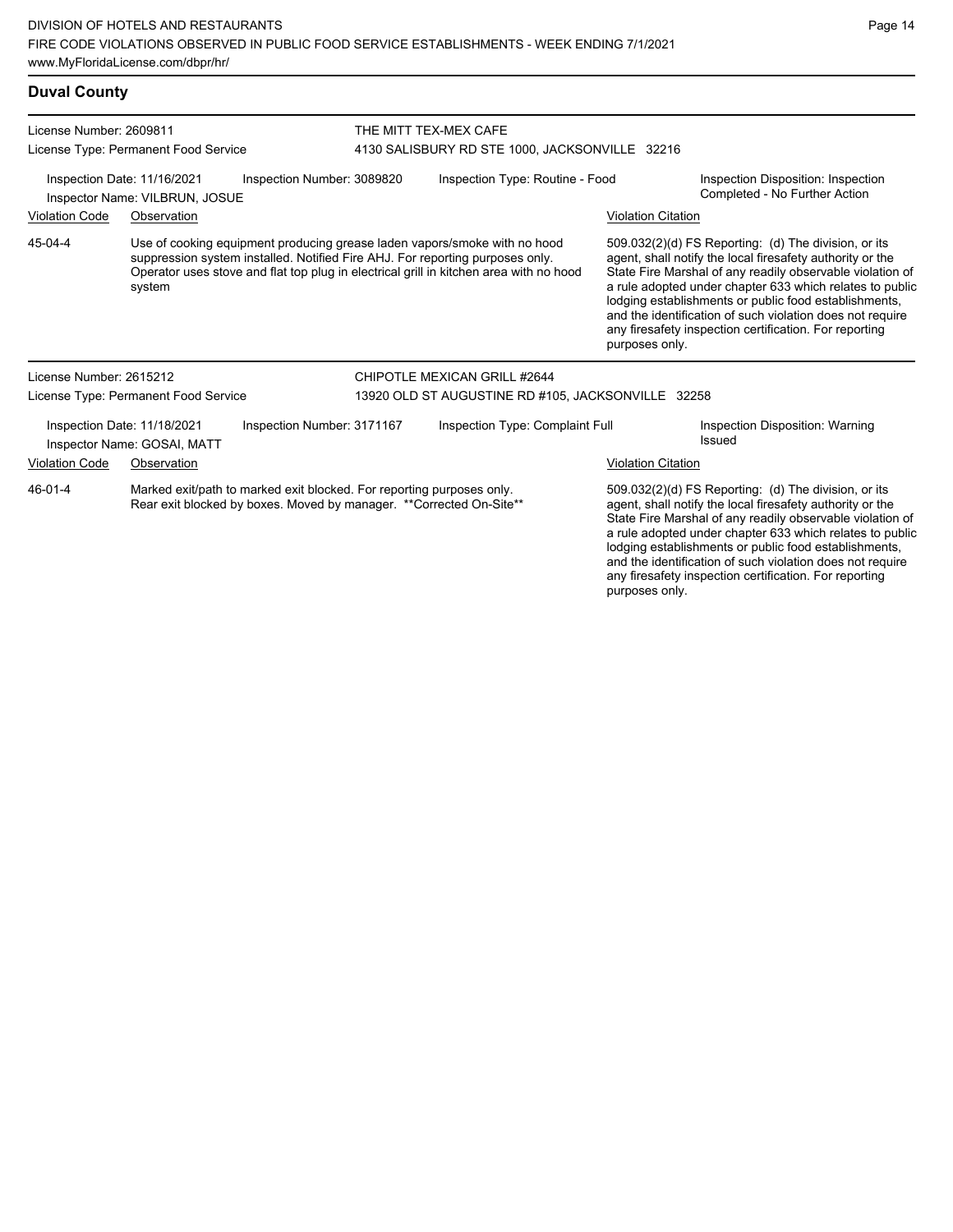| <b>Flagler County</b>                                                                                                                                                                                                                                  |                                                                      |                            |                                                          |                                                                |                                                                                                                                                                                                                                                                                                                                                                                                                                              |                                           |  |
|--------------------------------------------------------------------------------------------------------------------------------------------------------------------------------------------------------------------------------------------------------|----------------------------------------------------------------------|----------------------------|----------------------------------------------------------|----------------------------------------------------------------|----------------------------------------------------------------------------------------------------------------------------------------------------------------------------------------------------------------------------------------------------------------------------------------------------------------------------------------------------------------------------------------------------------------------------------------------|-------------------------------------------|--|
| License Number: 2800494<br>License Type: Permanent Food Service                                                                                                                                                                                        |                                                                      |                            | <b>REHAB SPORTS BAR</b><br>616 N STATE ST, BUNNELL 32110 |                                                                |                                                                                                                                                                                                                                                                                                                                                                                                                                              |                                           |  |
| Inspection Date: 11/16/2021<br>Inspection Number: 3098042<br>Inspector Name: BADDING, MELANIE                                                                                                                                                          |                                                                      |                            | Inspection Type: Routine - Food<br>Issued                |                                                                | Inspection Disposition: Warning                                                                                                                                                                                                                                                                                                                                                                                                              |                                           |  |
| <b>Violation Code</b>                                                                                                                                                                                                                                  | Observation                                                          |                            |                                                          |                                                                | <b>Violation Citation</b>                                                                                                                                                                                                                                                                                                                                                                                                                    |                                           |  |
| 48-04-4<br>Propane tank (larger than 2.7 lb. water capacity/1 lb. gas capacity) located inside<br>of the building. For reporting purposes only.<br>Two propane tanks stored indoors in the storage area with freezer, ice machine,<br>air conditioner. |                                                                      |                            |                                                          |                                                                | 509.032(2)(d) FS Reporting: (d) The division, or its<br>agent, shall notify the local firesafety authority or the<br>State Fire Marshal of any readily observable violation of<br>a rule adopted under chapter 633 which relates to public<br>lodging establishments or public food establishments,<br>and the identification of such violation does not require<br>any firesafety inspection certification. For reporting<br>purposes only. |                                           |  |
| License Number: 2800677                                                                                                                                                                                                                                |                                                                      |                            | <b>MAMALING'S</b>                                        |                                                                |                                                                                                                                                                                                                                                                                                                                                                                                                                              |                                           |  |
|                                                                                                                                                                                                                                                        | License Type: Permanent Food Service                                 |                            |                                                          | 1280 PALM COAST PKWY SW, PALM COAST 32137                      |                                                                                                                                                                                                                                                                                                                                                                                                                                              |                                           |  |
|                                                                                                                                                                                                                                                        | Inspection Date: 11/16/2021<br>Inspector Name: BADDING, MELANIE      | Inspection Number: 3091514 |                                                          | Inspection Type: Routine - Food                                |                                                                                                                                                                                                                                                                                                                                                                                                                                              | Inspection Disposition: Warning<br>Issued |  |
| Violation Code                                                                                                                                                                                                                                         | Observation                                                          |                            |                                                          |                                                                | <b>Violation Citation</b>                                                                                                                                                                                                                                                                                                                                                                                                                    |                                           |  |
| $AC$ $0.4$ $A$                                                                                                                                                                                                                                         | Marked ovitlaath to marked ovit blooked. Fer reporting purposes only |                            |                                                          | $E(0.022/2)/d$ $E(0.022/2)(d)$ $E(0.022/2)(d)$ $E(0.022/2)(d)$ |                                                                                                                                                                                                                                                                                                                                                                                                                                              |                                           |  |

Marked exit/path to marked exit blocked. For reporting purposes only. Marked exit blocked by shelving by guest restrooms. \*\*Repeat Violation\*\* 46-01-4

509.032(2)(d) FS Reporting: (d) The division, or its agent, shall notify the local firesafety authority or the State Fire Marshal of any readily observable violation of a rule adopted under chapter 633 which relates to public lodging establishments or public food establishments, and the identification of such violation does not require any firesafety inspection certification. For reporting purposes only.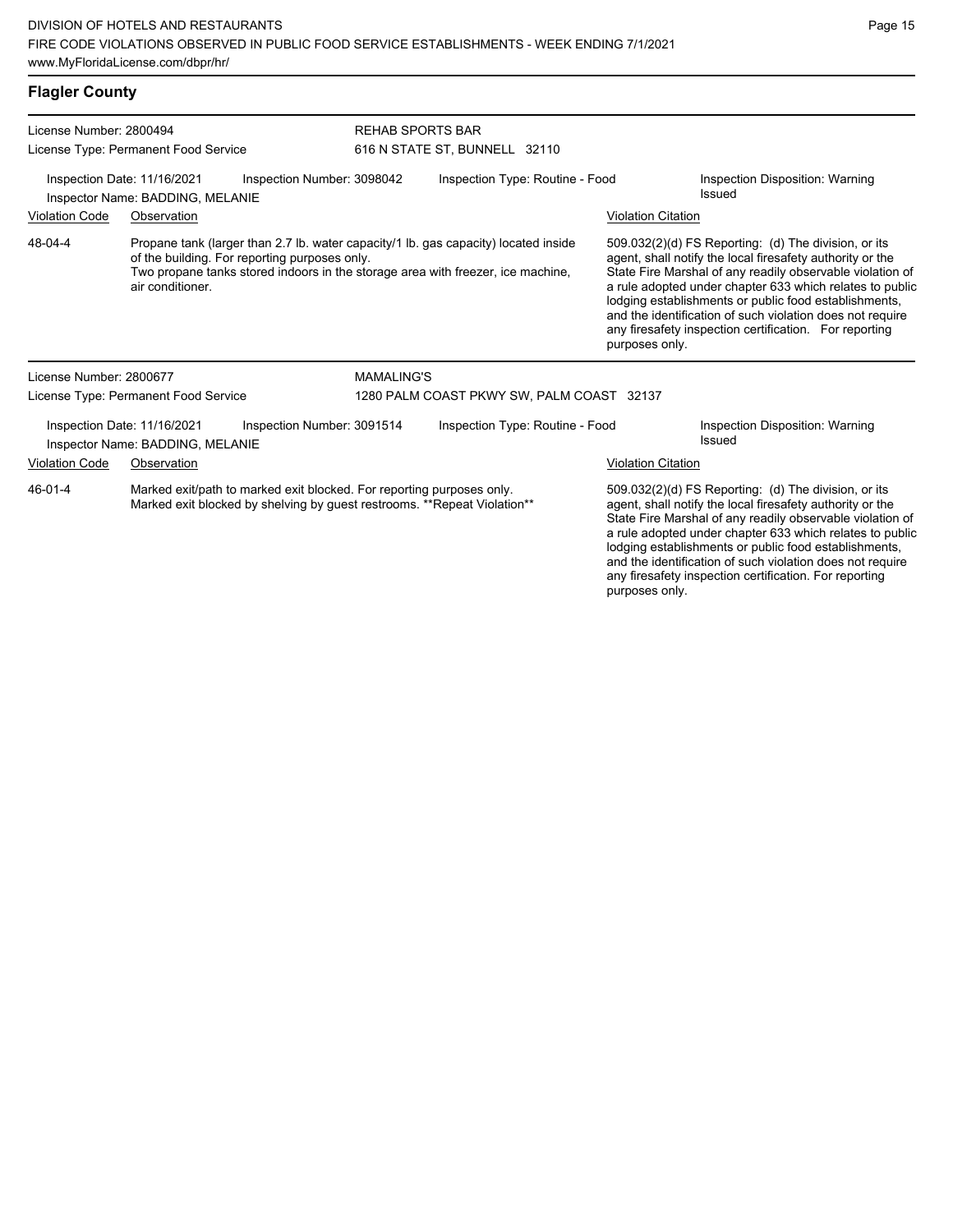| License Number: 3915627                           |                                                                  |                                                                                                                                                                  |                                 | LORD BRADLEY'S TAVERN                                                           |                                                                     |                                                                                                                                                                                                                                                                                                                                                                                                                            |  |
|---------------------------------------------------|------------------------------------------------------------------|------------------------------------------------------------------------------------------------------------------------------------------------------------------|---------------------------------|---------------------------------------------------------------------------------|---------------------------------------------------------------------|----------------------------------------------------------------------------------------------------------------------------------------------------------------------------------------------------------------------------------------------------------------------------------------------------------------------------------------------------------------------------------------------------------------------------|--|
|                                                   | License Type: Permanent Food Service                             |                                                                                                                                                                  |                                 | 3345 LITHIA PINECREST RD, VALRICO 33596                                         |                                                                     |                                                                                                                                                                                                                                                                                                                                                                                                                            |  |
|                                                   | Inspection Date: 11/17/2021<br>Inspector Name: MOULDER, BRITTANY | Inspection Number: 3128446                                                                                                                                       | Inspection Type: Routine - Food |                                                                                 | Inspection Disposition: Inspection<br>Completed - No Further Action |                                                                                                                                                                                                                                                                                                                                                                                                                            |  |
| <b>Violation Code</b>                             | Observation                                                      |                                                                                                                                                                  |                                 |                                                                                 | <b>Violation Citation</b>                                           |                                                                                                                                                                                                                                                                                                                                                                                                                            |  |
| 45-02-4                                           |                                                                  | Portable fire extinguisher gauge in red zone. For reporting purposes only.                                                                                       |                                 | Observed extinguisher next to managers office in red section labeled "recharge" | purposes only.                                                      | 509.032(2)(d) FS Reporting: (d) The division, or its<br>agent, shall notify the local firesafety authority or the<br>State Fire Marshal of any readily observable violation of<br>a rule adopted under chapter 633 which relates to public<br>lodging establishments or public food establishments,<br>and the identification of such violation does not require<br>any firesafety inspection certification. For reporting |  |
| License Number: 3918105                           |                                                                  |                                                                                                                                                                  | <b>ILLY CAFE E</b>              |                                                                                 |                                                                     |                                                                                                                                                                                                                                                                                                                                                                                                                            |  |
|                                                   | License Type: Permanent Food Service                             |                                                                                                                                                                  |                                 | 4100 GEORGE J BEAN PKWY, TAMPA INTERNATIONAL AIRPORT, TAMPA 33607               |                                                                     |                                                                                                                                                                                                                                                                                                                                                                                                                            |  |
|                                                   | Inspection Date: 11/19/2021<br>Inspector Name: CANNELLA, MARK    | Inspection Number: 3110863                                                                                                                                       |                                 | Inspection Type: Routine - Food                                                 |                                                                     | Inspection Disposition: Inspection<br>Completed - No Further Action                                                                                                                                                                                                                                                                                                                                                        |  |
| <b>Violation Code</b>                             | Observation                                                      |                                                                                                                                                                  |                                 |                                                                                 | <b>Violation Citation</b>                                           |                                                                                                                                                                                                                                                                                                                                                                                                                            |  |
| 45-05-4                                           | location. **Corrected On-Site**                                  | Portable fire extinguisher missing from its designated location. For reporting<br>purposes only., corrected manager replaced fire extinguisher at designated     |                                 |                                                                                 | purposes only.                                                      | 509.032(2)(d) FS Reporting: (d) The division, or its<br>agent, shall notify the local firesafety authority or the<br>State Fire Marshal of any readily observable violation of<br>a rule adopted under chapter 633 which relates to public<br>lodging establishments or public food establishments,<br>and the identification of such violation does not require<br>any firesafety inspection certification. For reporting |  |
| License Number: 3912260                           |                                                                  |                                                                                                                                                                  |                                 | POPEYES CHICKEN & BISCUITS #95                                                  |                                                                     |                                                                                                                                                                                                                                                                                                                                                                                                                            |  |
|                                                   | License Type: Permanent Food Service                             |                                                                                                                                                                  |                                 | 2216 E FLETCHER AVE, TAMPA 33612                                                |                                                                     |                                                                                                                                                                                                                                                                                                                                                                                                                            |  |
|                                                   | Inspection Date: 11/16/2021<br>Inspector Name: CESAR, RACHEL     | Inspection Number: 3100071                                                                                                                                       | Inspection Type: Routine - Food |                                                                                 |                                                                     | Inspection Disposition: Inspection<br>Completed - No Further Action                                                                                                                                                                                                                                                                                                                                                        |  |
| <b>Violation Code</b>                             | Observation                                                      |                                                                                                                                                                  |                                 |                                                                                 | <b>Violation Citation</b>                                           |                                                                                                                                                                                                                                                                                                                                                                                                                            |  |
| 45-05-4                                           |                                                                  | Portable fire extinguisher missing from its designated location. For reporting<br>purposes only. B2 10 fire extinguisher on floor by walk in cooler and freezer. |                                 |                                                                                 | purposes only.                                                      | 509.032(2)(d) FS Reporting: (d) The division, or its<br>agent, shall notify the local firesafety authority or the<br>State Fire Marshal of any readily observable violation of<br>a rule adopted under chapter 633 which relates to public<br>lodging establishments or public food establishments,<br>and the identification of such violation does not require<br>any firesafety inspection certification. For reporting |  |
| License Number: 3913420<br>License Type: Catering |                                                                  |                                                                                                                                                                  | <b>CATER BUDDY LLC</b>          | 13415 N NEBRASKA AVE, TAMPA 33612                                               |                                                                     |                                                                                                                                                                                                                                                                                                                                                                                                                            |  |
|                                                   | Inspection Date: 11/16/2021<br>Inspector Name: CESAR, RACHEL     | Inspection Number: 1120288                                                                                                                                       |                                 | Inspection Type: Food-Licensing Inspection                                      |                                                                     | Inspection Disposition: Inspection<br>Completed - No Further Action                                                                                                                                                                                                                                                                                                                                                        |  |
| <b>Violation Code</b>                             | Observation                                                      |                                                                                                                                                                  |                                 |                                                                                 | <b>Violation Citation</b>                                           |                                                                                                                                                                                                                                                                                                                                                                                                                            |  |
| 45-05-4                                           |                                                                  | Portable fire extinguisher missing from its designated location. For reporting<br>purposes only. Observed K-class fire extinguisher on floor in kitchen.         |                                 |                                                                                 | purposes only.                                                      | 509.032(2)(d) FS Reporting: (d) The division, or its<br>agent, shall notify the local firesafety authority or the<br>State Fire Marshal of any readily observable violation of<br>a rule adopted under chapter 633 which relates to public<br>lodging establishments or public food establishments,<br>and the identification of such violation does not require<br>any firesafety inspection certification. For reporting |  |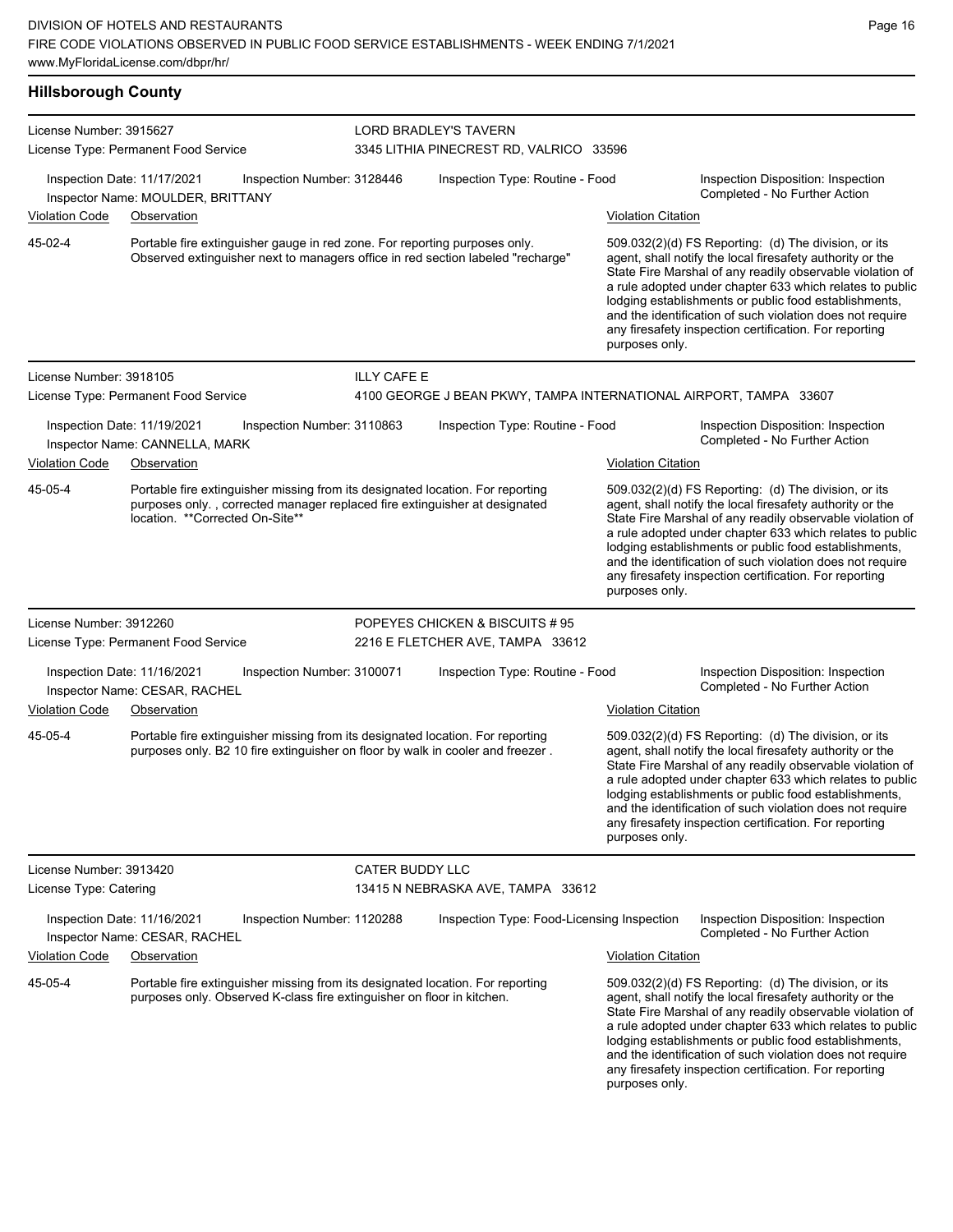| <b>Lee County</b>       |  |
|-------------------------|--|
| License Number: 4606942 |  |

License Type: Permanent Food Service

RODIZIO GRILL 8017 PLAZA DEL LAGO DR 101, ESTERO 33928

Inspection Date: 11/17/2021 Inspection Number: 3146084 Inspection Type: Routine - Food Inspection Disposition: Inspection Completed - No Further Action Inspector Name: JOHNSON, JONATHAN Violation Code Observation Violation Citation Propane tank (larger than 2.7 lb. water capacity/1 lb. gas capacity) located inside of the building. For reporting purposes only. 509.032(2)(d) FS Reporting: (d) The division, or its agent, shall notify the local firesafety authority or the State Fire Marshal of any readily observable violation of a rule adopted under chapter 633 which relates to public lodging establishments or public food establishments, and the identification of such violation does not require any firesafety inspection certification. For reporting purposes only. 48-04-4 License Number: 4603752 License Type: Permanent Food Service PAPA JOHNS PIZZA 27990 S TAMIAMI TRL, BONITA SPRINGS 34134

Inspection Date: 11/19/2021 Inspection Number: 3170606 Inspection Type: Food-Licensing Inspection Inspection Disposition: Inspection Inspector Name: DOMKOWSKI, DANIEL **Name: Completed - No Further Action** Violation Code Observation **Violation Citation** Violation Citation Citation

Portable fire extinguisher gauge in red zone. For reporting purposes only. Extinguisher next to pizza oven, gauge in red zone. 45-02-4

509.032(2)(d) FS Reporting: (d) The division, or its agent, shall notify the local firesafety authority or the State Fire Marshal of any readily observable violation of a rule adopted under chapter 633 which relates to public lodging establishments or public food establishments, and the identification of such violation does not require any firesafety inspection certification. For reporting purposes only.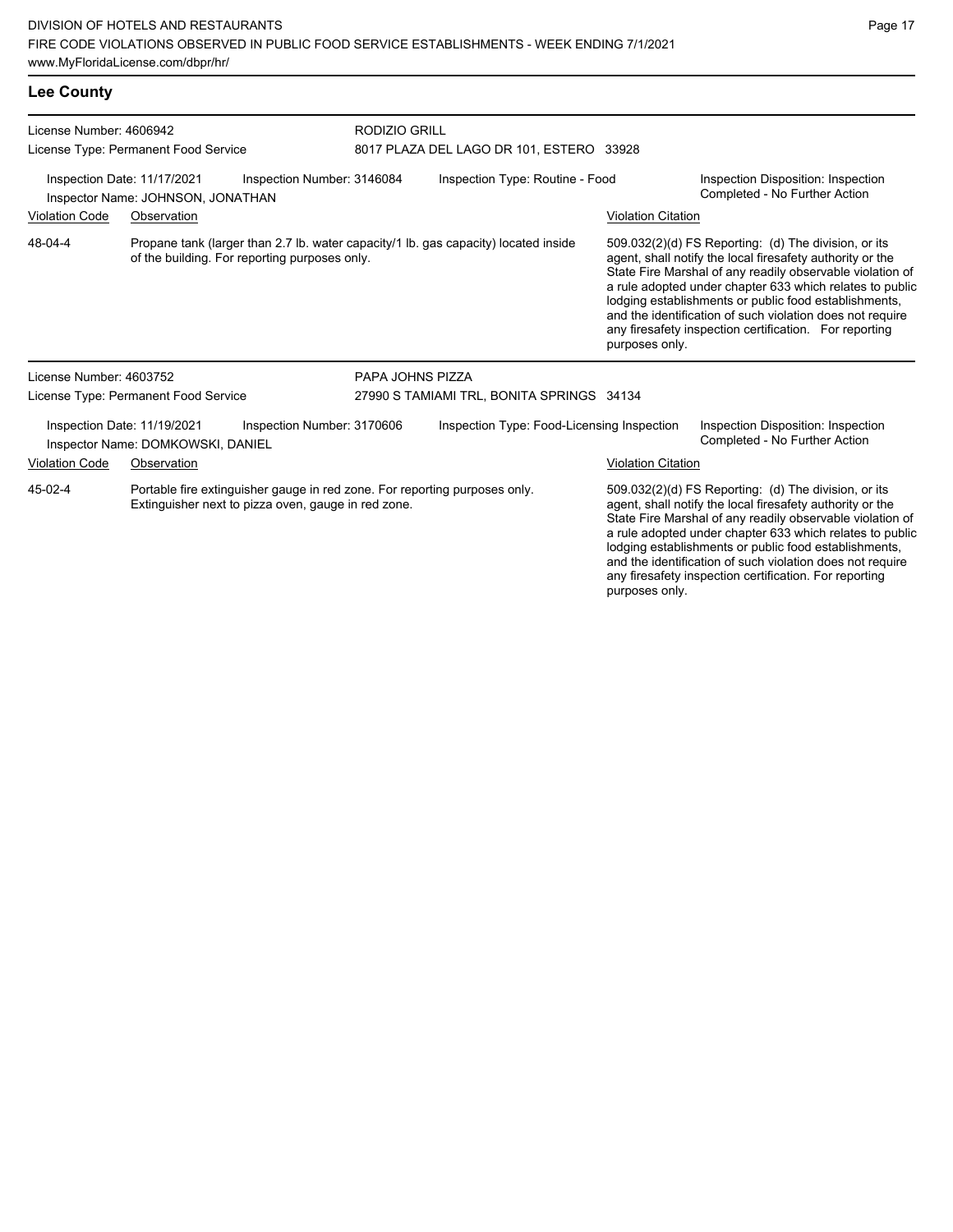# **Leon County**

| License Number: 4703437<br>License Type: Permanent Food Service |                                            |                                                                       | PANERA BREAD 1504<br>3523 THOMASVILLE RD & VILLAGE SQ RD, TALLAHASSEE 32309 |                                 |                           |                                                                                                                                                                                                                                                                                                                                                                                                                            |  |
|-----------------------------------------------------------------|--------------------------------------------|-----------------------------------------------------------------------|-----------------------------------------------------------------------------|---------------------------------|---------------------------|----------------------------------------------------------------------------------------------------------------------------------------------------------------------------------------------------------------------------------------------------------------------------------------------------------------------------------------------------------------------------------------------------------------------------|--|
| Inspection Date: 11/18/2021<br><b>Violation Code</b>            | Inspector Name: SMITH, PAUL<br>Observation | Inspection Number: 3120055                                            |                                                                             | Inspection Type: Routine - Food | <b>Violation Citation</b> | Inspection Disposition: Inspection<br>Completed - No Further Action                                                                                                                                                                                                                                                                                                                                                        |  |
| 46-01-4                                                         |                                            | Marked exit/path to marked exit blocked. For reporting purposes only. |                                                                             |                                 | purposes only.            | 509.032(2)(d) FS Reporting: (d) The division, or its<br>agent, shall notify the local firesafety authority or the<br>State Fire Marshal of any readily observable violation of<br>a rule adopted under chapter 633 which relates to public<br>lodging establishments or public food establishments,<br>and the identification of such violation does not require<br>any firesafety inspection certification. For reporting |  |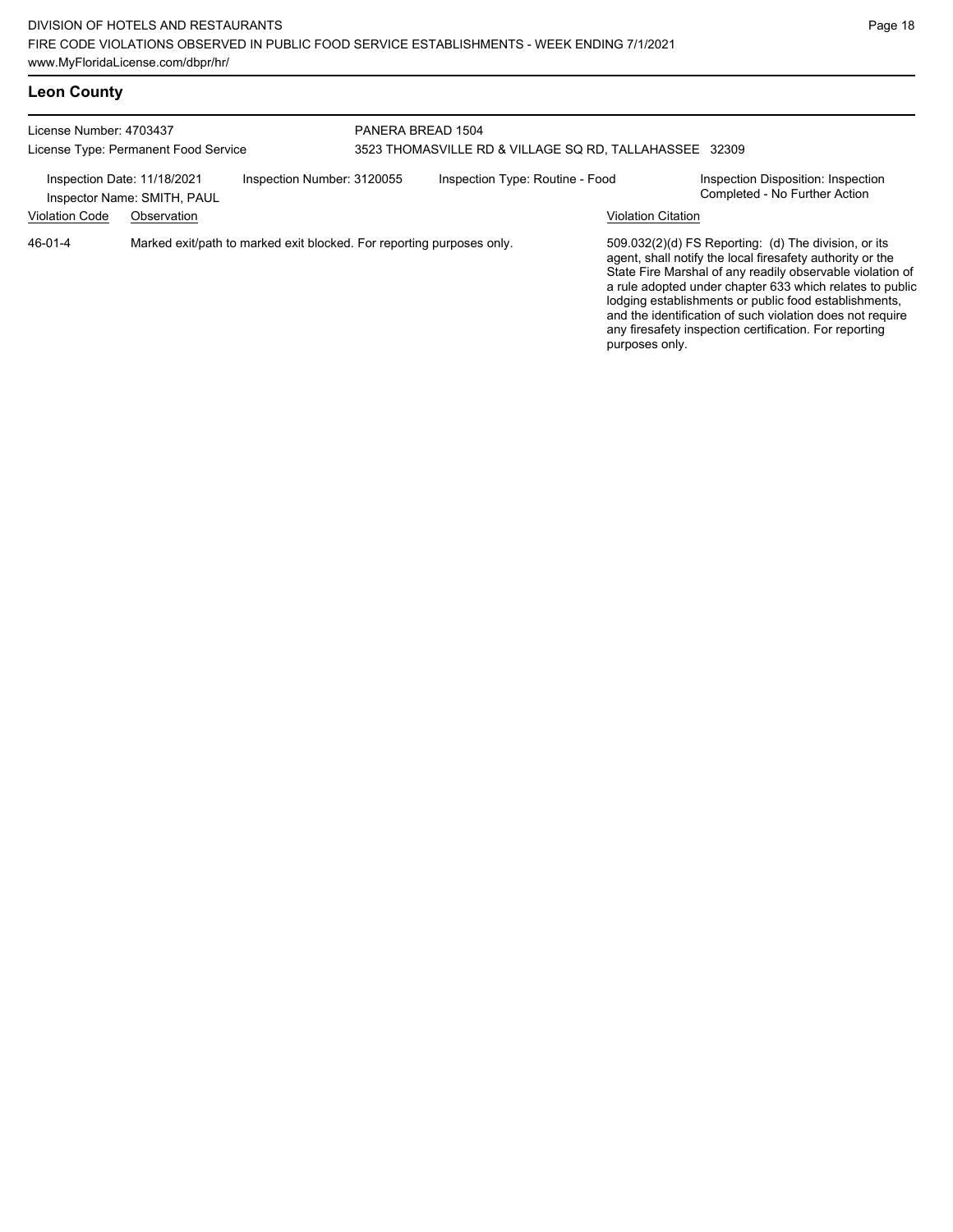any firesafety inspection certification. For reporting

purposes only.

#### **Manatee County**

| License Number: 5105358<br>License Type: Permanent Food Service |                                                                 | BURGER KING #17294         |                               |                                                                                                                                                                     |                    |                                                                                                                                                                                                                                                                                                                                                                  |  |
|-----------------------------------------------------------------|-----------------------------------------------------------------|----------------------------|-------------------------------|---------------------------------------------------------------------------------------------------------------------------------------------------------------------|--------------------|------------------------------------------------------------------------------------------------------------------------------------------------------------------------------------------------------------------------------------------------------------------------------------------------------------------------------------------------------------------|--|
|                                                                 |                                                                 |                            | 8502 SR 70 E, BRADENTON 34202 |                                                                                                                                                                     |                    |                                                                                                                                                                                                                                                                                                                                                                  |  |
|                                                                 | Inspection Date: 11/16/2021<br>Inspector Name: EASLER, VERONICA | Inspection Number: 3170926 |                               | Inspection Type: Complaint Full                                                                                                                                     |                    | Inspection Disposition: Administrative<br>complaint recommended                                                                                                                                                                                                                                                                                                  |  |
| <b>Violation Code</b>                                           | Observation                                                     |                            |                               |                                                                                                                                                                     | Violation Citation |                                                                                                                                                                                                                                                                                                                                                                  |  |
| 49-05-4                                                         |                                                                 |                            |                               | Flammables stored near a source of ignition. For reporting purposes only. Jug of<br>gasoline next to hot water heater. Gas was moved outside. **Corrected On-Site** |                    | 509.032(2)(d) FS Reporting: (d) The division, or its<br>agent, shall notify the local firesafety authority or the<br>State Fire Marshal of any readily observable violation of<br>a rule adopted under chapter 633 which relates to public<br>lodging establishments or public food establishments,<br>and the identification of such violation does not require |  |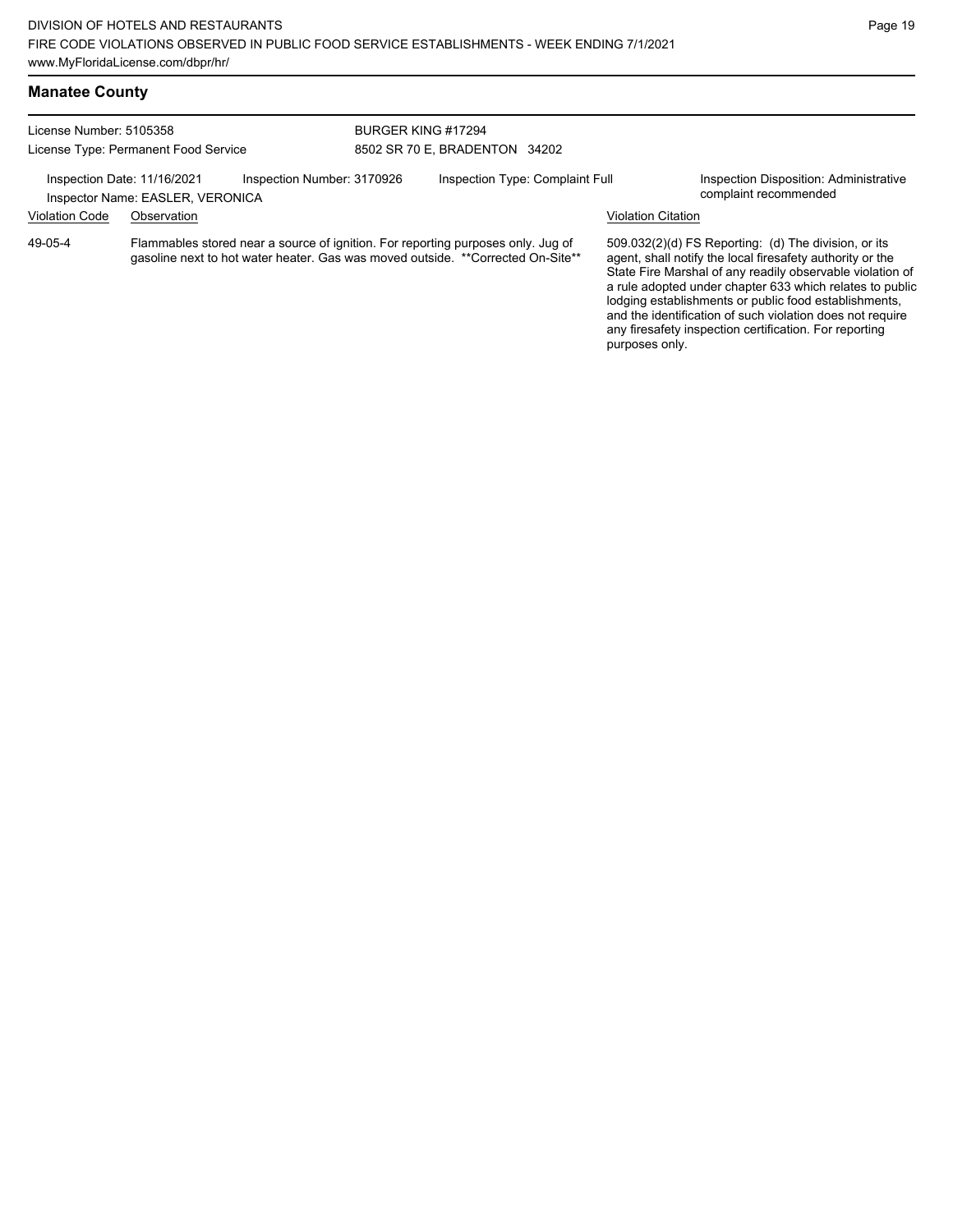## **Orange County**

| License Number: 5855398<br>License Type: Mobile Food Dispensing Vehicle                                                                                    |                                                                   |                                               | <b>REY TEQUENO</b><br>929 W MICHIGAN STREET, VIN 6407, ORLANDO 32805 |                                                                                     |                                                                                                                                                                                                                                                                                                                                                                  |                                                                                                                                                                                                                                                                                                                                                                                                                            |  |
|------------------------------------------------------------------------------------------------------------------------------------------------------------|-------------------------------------------------------------------|-----------------------------------------------|----------------------------------------------------------------------|-------------------------------------------------------------------------------------|------------------------------------------------------------------------------------------------------------------------------------------------------------------------------------------------------------------------------------------------------------------------------------------------------------------------------------------------------------------|----------------------------------------------------------------------------------------------------------------------------------------------------------------------------------------------------------------------------------------------------------------------------------------------------------------------------------------------------------------------------------------------------------------------------|--|
| Inspection Number: 1242218<br>Inspection Date: 11/18/2021<br>Inspector Name: PASIECKI, VICTORIA                                                            |                                                                   |                                               | Inspection Type: Routine - Food<br>complaint recommended             |                                                                                     |                                                                                                                                                                                                                                                                                                                                                                  | Inspection Disposition: Administrative                                                                                                                                                                                                                                                                                                                                                                                     |  |
| <b>Violation Code</b>                                                                                                                                      | Observation                                                       |                                               |                                                                      |                                                                                     | <b>Violation Citation</b>                                                                                                                                                                                                                                                                                                                                        |                                                                                                                                                                                                                                                                                                                                                                                                                            |  |
| 48-04-4                                                                                                                                                    | 2 inside trailer                                                  | of the building. For reporting purposes only. |                                                                      | Propane tank (larger than 2.7 lb. water capacity/1 lb. gas capacity) located inside | purposes only.                                                                                                                                                                                                                                                                                                                                                   | 509.032(2)(d) FS Reporting: (d) The division, or its<br>agent, shall notify the local firesafety authority or the<br>State Fire Marshal of any readily observable violation of<br>a rule adopted under chapter 633 which relates to public<br>lodging establishments or public food establishments,<br>and the identification of such violation does not require<br>any firesafety inspection certification. For reporting |  |
| License Number: 5809363                                                                                                                                    |                                                                   |                                               |                                                                      | JULIA'S PIZZA RESTAURANT                                                            |                                                                                                                                                                                                                                                                                                                                                                  |                                                                                                                                                                                                                                                                                                                                                                                                                            |  |
|                                                                                                                                                            | License Type: Permanent Food Service                              |                                               | 5075 EDGEWATER DR, ORLANDO 32810                                     |                                                                                     |                                                                                                                                                                                                                                                                                                                                                                  |                                                                                                                                                                                                                                                                                                                                                                                                                            |  |
|                                                                                                                                                            | Inspection Date: 11/19/2021<br>Inspector Name: THORNCROFT, ROBERT | Inspection Number: 3114201                    | Inspection Type: Routine - Food                                      |                                                                                     |                                                                                                                                                                                                                                                                                                                                                                  | Inspection Disposition: Inspection<br>Completed - No Further Action                                                                                                                                                                                                                                                                                                                                                        |  |
| <b>Violation Code</b>                                                                                                                                      | Observation                                                       |                                               |                                                                      |                                                                                     | <b>Violation Citation</b>                                                                                                                                                                                                                                                                                                                                        |                                                                                                                                                                                                                                                                                                                                                                                                                            |  |
| 47-03-4<br>Observed electrical wiring in disrepair. For reporting purposes only. Light switch in<br>the stock room is not secured and the switch is broken |                                                                   |                                               |                                                                      |                                                                                     | 509.032(2)(d) FS Reporting: (d) The division, or its<br>agent, shall notify the local firesafety authority or the<br>State Fire Marshal of any readily observable violation of<br>a rule adopted under chapter 633 which relates to public<br>lodging establishments or public food establishments,<br>and the identification of such violation does not require |                                                                                                                                                                                                                                                                                                                                                                                                                            |  |

any firesafety inspection certification. For reporting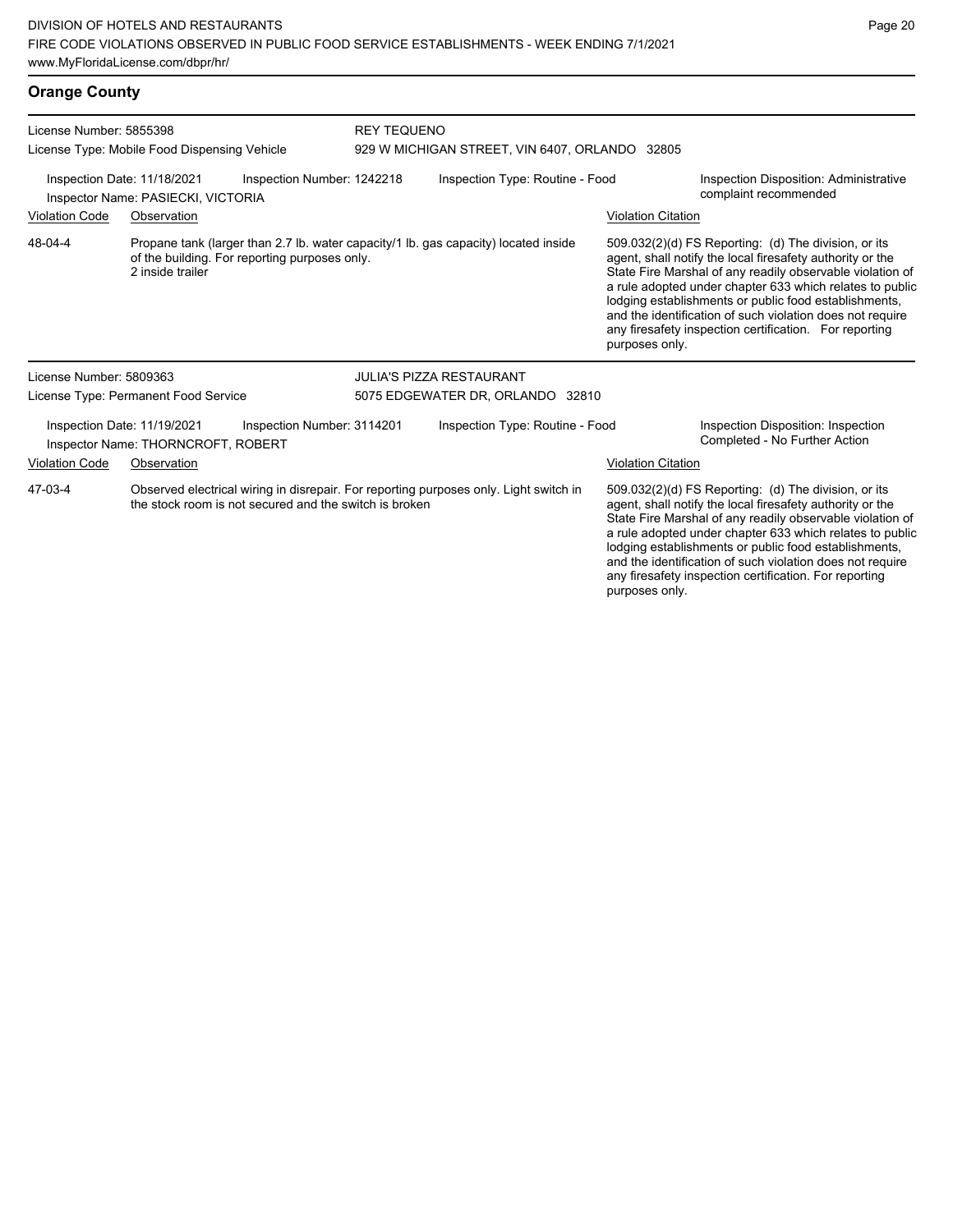| License Number: 5910519<br>License Type: Permanent Food Service                            |                                                                                                                                 |  | ROYAL ST CLOUD GOLF LINKS<br>5310 MICHIGAN AVE, ST. CLOUD 34772 |  |                                                                     |                                                                                                                                                                                                                                                                                                                                                                                                                            |  |
|--------------------------------------------------------------------------------------------|---------------------------------------------------------------------------------------------------------------------------------|--|-----------------------------------------------------------------|--|---------------------------------------------------------------------|----------------------------------------------------------------------------------------------------------------------------------------------------------------------------------------------------------------------------------------------------------------------------------------------------------------------------------------------------------------------------------------------------------------------------|--|
| Inspection Number: 3118807<br>Inspection Date: 11/16/2021<br>Inspector Name: DAVIS, DIANNA |                                                                                                                                 |  | Inspection Type: Routine - Food                                 |  | Inspection Disposition: Inspection<br>Completed - No Further Action |                                                                                                                                                                                                                                                                                                                                                                                                                            |  |
| <b>Violation Code</b>                                                                      | Observation                                                                                                                     |  |                                                                 |  | <b>Violation Citation</b>                                           |                                                                                                                                                                                                                                                                                                                                                                                                                            |  |
| 49-05-4                                                                                    | Flammables stored near a source of ignition. For reporting purposes only. Boxes<br>and other combustible items at water heater. |  |                                                                 |  |                                                                     | 509.032(2)(d) FS Reporting: (d) The division, or its<br>agent, shall notify the local firesafety authority or the<br>State Fire Marshal of any readily observable violation of<br>a rule adopted under chapter 633 which relates to public<br>lodging establishments or public food establishments,<br>and the identification of such violation does not require<br>any firesafety inspection certification. For reporting |  |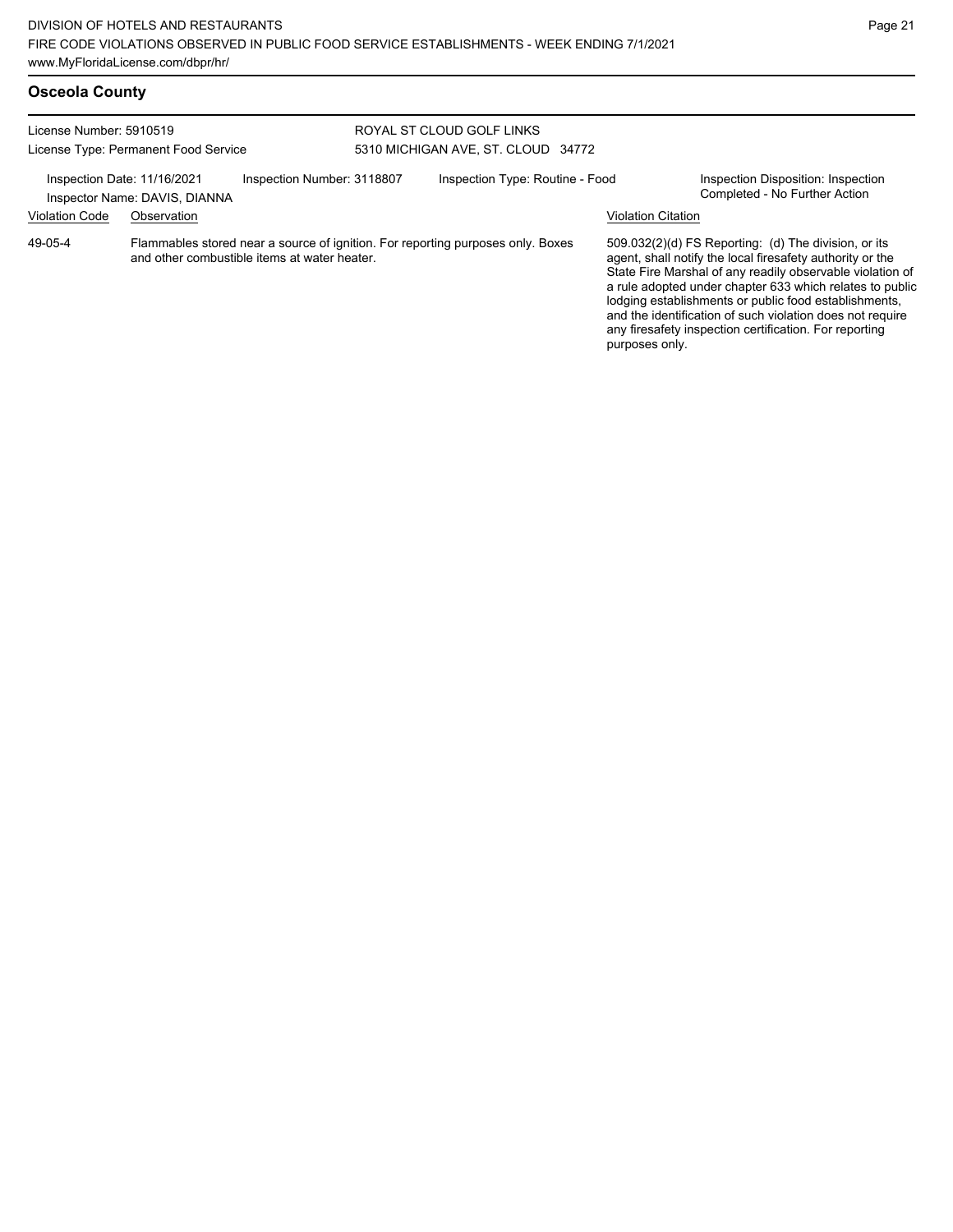| <b>Palm Beach County</b> |                                                                               |                                                                                                                                                                                                        |                    |                                                                                                  |                                                                                                                                                                                                                                                                                                                                                                                      |                                                                                                                                                                                                                                                                                                                                                                                                                                                                                                          |  |
|--------------------------|-------------------------------------------------------------------------------|--------------------------------------------------------------------------------------------------------------------------------------------------------------------------------------------------------|--------------------|--------------------------------------------------------------------------------------------------|--------------------------------------------------------------------------------------------------------------------------------------------------------------------------------------------------------------------------------------------------------------------------------------------------------------------------------------------------------------------------------------|----------------------------------------------------------------------------------------------------------------------------------------------------------------------------------------------------------------------------------------------------------------------------------------------------------------------------------------------------------------------------------------------------------------------------------------------------------------------------------------------------------|--|
| License Number: 6019062  |                                                                               |                                                                                                                                                                                                        | PANERA BREAD #4707 |                                                                                                  |                                                                                                                                                                                                                                                                                                                                                                                      |                                                                                                                                                                                                                                                                                                                                                                                                                                                                                                          |  |
|                          | License Type: Permanent Food Service                                          |                                                                                                                                                                                                        |                    | 4540 PGA BLVD, PALM BEACH GARDENS 33418                                                          |                                                                                                                                                                                                                                                                                                                                                                                      |                                                                                                                                                                                                                                                                                                                                                                                                                                                                                                          |  |
| Violation Code           | Inspection Date: 11/16/2021<br>Inspector Name: ROTONDI, VICTOR<br>Observation | Inspection Number: 3141094                                                                                                                                                                             |                    | Inspection Type: Routine - Food                                                                  | <b>Violation Citation</b>                                                                                                                                                                                                                                                                                                                                                            | Inspection Disposition: Inspection<br>Completed - No Further Action                                                                                                                                                                                                                                                                                                                                                                                                                                      |  |
| 47-03-4                  |                                                                               |                                                                                                                                                                                                        |                    | Observed electrical wiring in disrepair. For reporting purposes only cover plate                 |                                                                                                                                                                                                                                                                                                                                                                                      | 509.032(2)(d) FS Reporting: (d) The division, or its                                                                                                                                                                                                                                                                                                                                                                                                                                                     |  |
|                          | missing/walk in cooler#1/outlet.                                              |                                                                                                                                                                                                        |                    |                                                                                                  | agent, shall notify the local firesafety authority or the<br>State Fire Marshal of any readily observable violation of<br>a rule adopted under chapter 633 which relates to public<br>lodging establishments or public food establishments,<br>and the identification of such violation does not require<br>any firesafety inspection certification. For reporting<br>purposes only. |                                                                                                                                                                                                                                                                                                                                                                                                                                                                                                          |  |
| License Number: 6011000  | License Type: Permanent Food Service                                          |                                                                                                                                                                                                        |                    | CHEESECAKE FACTORY (THE)<br>5530 GLADES RD, BOCA RATON 33431                                     |                                                                                                                                                                                                                                                                                                                                                                                      |                                                                                                                                                                                                                                                                                                                                                                                                                                                                                                          |  |
|                          | Inspection Date: 11/19/2021<br>Inspector Name: CUDEMOS, HAIDA                 | Inspection Number: 3172017                                                                                                                                                                             |                    | Inspection Type: Complaint Full                                                                  |                                                                                                                                                                                                                                                                                                                                                                                      | Inspection Disposition: Inspection<br>Completed - No Further Action                                                                                                                                                                                                                                                                                                                                                                                                                                      |  |
| <b>Violation Code</b>    | Observation                                                                   |                                                                                                                                                                                                        |                    |                                                                                                  | <b>Violation Citation</b>                                                                                                                                                                                                                                                                                                                                                            |                                                                                                                                                                                                                                                                                                                                                                                                                                                                                                          |  |
| 48-01-5                  | For reporting purposes only.                                                  | Boiler certificate is expired since 03-25-2021.                                                                                                                                                        |                    | No current insurance inspector boiler report or boiler certificate available for boiler.         |                                                                                                                                                                                                                                                                                                                                                                                      | 61C-1.004(10) FAC Reporting: (10) Heating and<br>ventilation - The heating and ventilation system shall be<br>kept in good repair or be installed to maintain a<br>minimum of 68 degrees Fahrenheit throughout the<br>building. The insurance inspectors boiler report is<br>required annually for power boilers and high<br>pressure/high temperature boilers and biannually for low<br>pressure steam or vapor heating boilers and shall be<br>posted in the boiler room. For reporting purposes only. |  |
| License Number: 6022380  |                                                                               |                                                                                                                                                                                                        | THE HOWLIN OWL BAR |                                                                                                  |                                                                                                                                                                                                                                                                                                                                                                                      |                                                                                                                                                                                                                                                                                                                                                                                                                                                                                                          |  |
|                          | License Type: Permanent Food Service                                          |                                                                                                                                                                                                        |                    | 527 N DIXIE HWY, LAKE WORTH 33460                                                                |                                                                                                                                                                                                                                                                                                                                                                                      |                                                                                                                                                                                                                                                                                                                                                                                                                                                                                                          |  |
| <b>Violation Code</b>    | Inspection Date: 11/18/2021<br>Inspector Name: SINGH, GAJENDRA<br>Observation | Inspection Number: 3093090                                                                                                                                                                             |                    | Inspection Type: Routine - Food                                                                  | <b>Violation Citation</b>                                                                                                                                                                                                                                                                                                                                                            | Inspection Disposition: Administrative<br>complaint recommended                                                                                                                                                                                                                                                                                                                                                                                                                                          |  |
|                          |                                                                               |                                                                                                                                                                                                        |                    |                                                                                                  |                                                                                                                                                                                                                                                                                                                                                                                      |                                                                                                                                                                                                                                                                                                                                                                                                                                                                                                          |  |
| 48-04-4                  | outside. **Corrected On-Site**                                                | inside of the building. For reporting purposes only. Manager moved both to                                                                                                                             |                    | 2 Propane tank (larger than 2.7 lb. water capacity/1 lb. gas capacity) located                   | purposes only.                                                                                                                                                                                                                                                                                                                                                                       | 509.032(2)(d) FS Reporting: (d) The division, or its<br>agent, shall notify the local firesafety authority or the<br>State Fire Marshal of any readily observable violation of<br>a rule adopted under chapter 633 which relates to public<br>lodging establishments or public food establishments,<br>and the identification of such violation does not require<br>any firesafety inspection certification. For reporting                                                                               |  |
| License Number: 6021903  |                                                                               |                                                                                                                                                                                                        |                    | MARGARITAS MEXICAN RESTAURANT                                                                    |                                                                                                                                                                                                                                                                                                                                                                                      |                                                                                                                                                                                                                                                                                                                                                                                                                                                                                                          |  |
|                          | License Type: Permanent Food Service                                          |                                                                                                                                                                                                        |                    | 6418 LAKE WORTH RD, LAKE WORTH 33467                                                             |                                                                                                                                                                                                                                                                                                                                                                                      |                                                                                                                                                                                                                                                                                                                                                                                                                                                                                                          |  |
|                          | Inspection Date: 11/15/2021<br>Inspector Name: AHLE, ROBERT                   | Inspection Number: 3103178                                                                                                                                                                             |                    | Inspection Type: Routine - Food                                                                  |                                                                                                                                                                                                                                                                                                                                                                                      | Inspection Disposition: Call Back -<br>Admin. complaint recommended                                                                                                                                                                                                                                                                                                                                                                                                                                      |  |
| Violation Code           | Observation                                                                   |                                                                                                                                                                                                        |                    |                                                                                                  | <b>Violation Citation</b>                                                                                                                                                                                                                                                                                                                                                            |                                                                                                                                                                                                                                                                                                                                                                                                                                                                                                          |  |
| 48-04-4                  |                                                                               | capacity) located inside of the building. For reporting purposes only.<br>Observed 3 15 lbs propane tanks connect to portable stove in kitchen.<br>follow-up inspection 2021-11-15: ** Time Extended** |                    | - From initial inspection : Propane tank (larger than 2.7 lb. water capacity/1 lb. gas<br>- From | purposes only.                                                                                                                                                                                                                                                                                                                                                                       | 509.032(2)(d) FS Reporting: (d) The division, or its<br>agent, shall notify the local firesafety authority or the<br>State Fire Marshal of any readily observable violation of<br>a rule adopted under chapter 633 which relates to public<br>lodging establishments or public food establishments,<br>and the identification of such violation does not require<br>any firesafety inspection certification. For reporting                                                                               |  |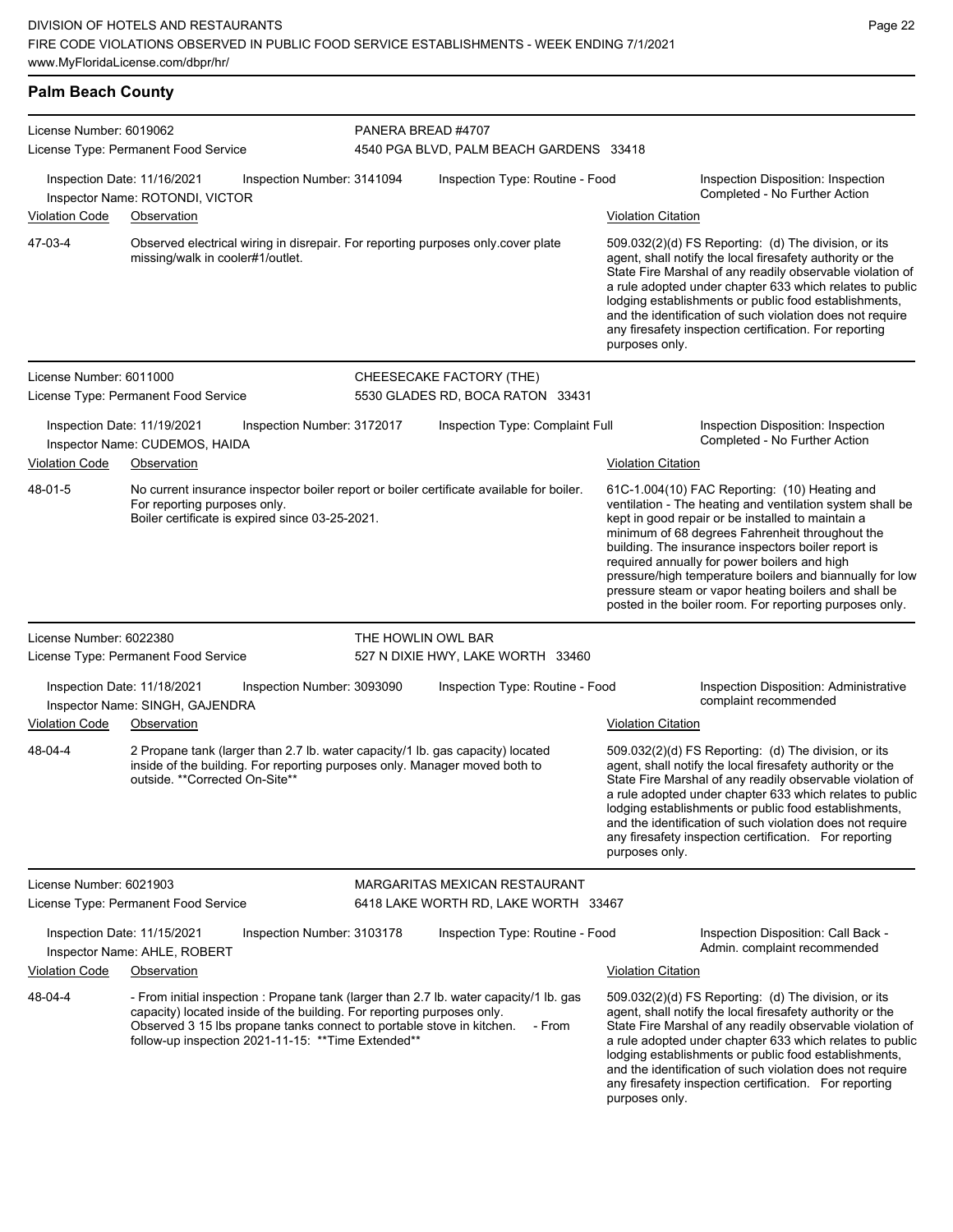posted in the boiler room. For reporting purposes only.

| <b>Palm Beach County</b>                                                                                                                                          |                                                                                                                                                                                                 |                            |                                                                                          |                                                                                                                                                                                                                                                                                                                                                                                                                                                |                                                                                                                                                                                                                                                                                                                                                                                                                                               |  |
|-------------------------------------------------------------------------------------------------------------------------------------------------------------------|-------------------------------------------------------------------------------------------------------------------------------------------------------------------------------------------------|----------------------------|------------------------------------------------------------------------------------------|------------------------------------------------------------------------------------------------------------------------------------------------------------------------------------------------------------------------------------------------------------------------------------------------------------------------------------------------------------------------------------------------------------------------------------------------|-----------------------------------------------------------------------------------------------------------------------------------------------------------------------------------------------------------------------------------------------------------------------------------------------------------------------------------------------------------------------------------------------------------------------------------------------|--|
| License Number: 6011882<br>License Type: Permanent Food Service<br>Inspection Date: 11/17/2021<br>Inspection Number: 3140381<br>Inspector Name: GOODWIN, NICHOLAS |                                                                                                                                                                                                 |                            | FRATELLIS ITALIAN RESTAURANT<br>1684 S FEDERAL HWY, DELRAY BEACH 33483                   |                                                                                                                                                                                                                                                                                                                                                                                                                                                |                                                                                                                                                                                                                                                                                                                                                                                                                                               |  |
|                                                                                                                                                                   |                                                                                                                                                                                                 |                            | Inspection Type: Routine - Food                                                          | Inspection Disposition: Warning<br><b>Issued</b>                                                                                                                                                                                                                                                                                                                                                                                               |                                                                                                                                                                                                                                                                                                                                                                                                                                               |  |
| <b>Violation Code</b>                                                                                                                                             | Observation                                                                                                                                                                                     |                            |                                                                                          | <b>Violation Citation</b>                                                                                                                                                                                                                                                                                                                                                                                                                      |                                                                                                                                                                                                                                                                                                                                                                                                                                               |  |
| 45-02-4                                                                                                                                                           | Portable fire extinguisher gauge in red zone. For reporting purposes only. Located<br>at wait station                                                                                           |                            |                                                                                          | purposes only.                                                                                                                                                                                                                                                                                                                                                                                                                                 | 509.032(2)(d) FS Reporting: (d) The division, or its<br>agent, shall notify the local firesafety authority or the<br>State Fire Marshal of any readily observable violation of<br>a rule adopted under chapter 633 which relates to public<br>lodging establishments or public food establishments,<br>and the identification of such violation does not require<br>any firesafety inspection certification. For reporting                    |  |
| 45-02-4                                                                                                                                                           | - From initial inspection : Portable fire extinguisher gauge in red zone. For<br>reporting purposes only. Located at wait station - From follow-up inspection<br>2021-11-18: ** Time Extended** |                            |                                                                                          | purposes only.                                                                                                                                                                                                                                                                                                                                                                                                                                 | 509.032(2)(d) FS Reporting: (d) The division, or its<br>agent, shall notify the local firesafety authority or the<br>State Fire Marshal of any readily observable violation of<br>a rule adopted under chapter 633 which relates to public<br>lodging establishments or public food establishments,<br>and the identification of such violation does not require<br>any firesafety inspection certification. For reporting                    |  |
| License Number: 6022256                                                                                                                                           |                                                                                                                                                                                                 |                            | CIAO BELLA PIZZA ITALIAN EATERY LLC                                                      |                                                                                                                                                                                                                                                                                                                                                                                                                                                |                                                                                                                                                                                                                                                                                                                                                                                                                                               |  |
|                                                                                                                                                                   | License Type: Permanent Food Service                                                                                                                                                            |                            | 3025 S FEDERAL HWY, DELRAY BEACH 33483                                                   |                                                                                                                                                                                                                                                                                                                                                                                                                                                |                                                                                                                                                                                                                                                                                                                                                                                                                                               |  |
|                                                                                                                                                                   | Inspection Date: 11/18/2021<br>Inspector Name: GOODWIN, NICHOLAS                                                                                                                                | Inspection Number: 3167649 | Inspection Type: Routine - Food                                                          |                                                                                                                                                                                                                                                                                                                                                                                                                                                | Inspection Disposition: Inspection<br>Completed - No Further Action                                                                                                                                                                                                                                                                                                                                                                           |  |
| <b>Violation Code</b>                                                                                                                                             | Observation                                                                                                                                                                                     |                            |                                                                                          | <b>Violation Citation</b>                                                                                                                                                                                                                                                                                                                                                                                                                      |                                                                                                                                                                                                                                                                                                                                                                                                                                               |  |
| 45-02-4                                                                                                                                                           | Portable fire extinguisher gauge in red zone. For reporting purposes only. Fire<br>extinguisher located next rear kitchen door                                                                  |                            |                                                                                          | $509.032(2)(d)$ FS Reporting: (d) The division, or its<br>agent, shall notify the local firesafety authority or the<br>State Fire Marshal of any readily observable violation of<br>a rule adopted under chapter 633 which relates to public<br>lodging establishments or public food establishments,<br>and the identification of such violation does not require<br>any firesafety inspection certification. For reporting<br>purposes only. |                                                                                                                                                                                                                                                                                                                                                                                                                                               |  |
| License Number: 6022449                                                                                                                                           |                                                                                                                                                                                                 |                            | <b>DELRAY BEACH MARKET</b>                                                               |                                                                                                                                                                                                                                                                                                                                                                                                                                                |                                                                                                                                                                                                                                                                                                                                                                                                                                               |  |
|                                                                                                                                                                   | License Type: Permanent Food Service                                                                                                                                                            |                            | 33 SE 3 AVE #12, DELRAY BEACH 33483                                                      |                                                                                                                                                                                                                                                                                                                                                                                                                                                |                                                                                                                                                                                                                                                                                                                                                                                                                                               |  |
| Inspection Date: 11/16/2021<br>Inspection Number: 3124391<br>Inspector Name: GOODWIN, NICHOLAS                                                                    |                                                                                                                                                                                                 |                            | Inspection Type: Routine - Food                                                          |                                                                                                                                                                                                                                                                                                                                                                                                                                                | Inspection Disposition: Inspection<br>Completed - No Further Action                                                                                                                                                                                                                                                                                                                                                                           |  |
| <b>Violation Code</b>                                                                                                                                             | Observation                                                                                                                                                                                     |                            |                                                                                          | <b>Violation Citation</b>                                                                                                                                                                                                                                                                                                                                                                                                                      |                                                                                                                                                                                                                                                                                                                                                                                                                                               |  |
| 48-01-5<br>For reporting purposes only.                                                                                                                           |                                                                                                                                                                                                 |                            | No current insurance inspector boiler report or boiler certificate available for boiler. |                                                                                                                                                                                                                                                                                                                                                                                                                                                | 61C-1.004(10) FAC Reporting: (10) Heating and<br>ventilation - The heating and ventilation system shall be<br>kept in good repair or be installed to maintain a<br>minimum of 68 degrees Fahrenheit throughout the<br>building. The insurance inspectors boiler report is<br>required annually for power boilers and high<br>pressure/high temperature boilers and biannually for low<br>pressure steam or vapor heating boilers and shall be |  |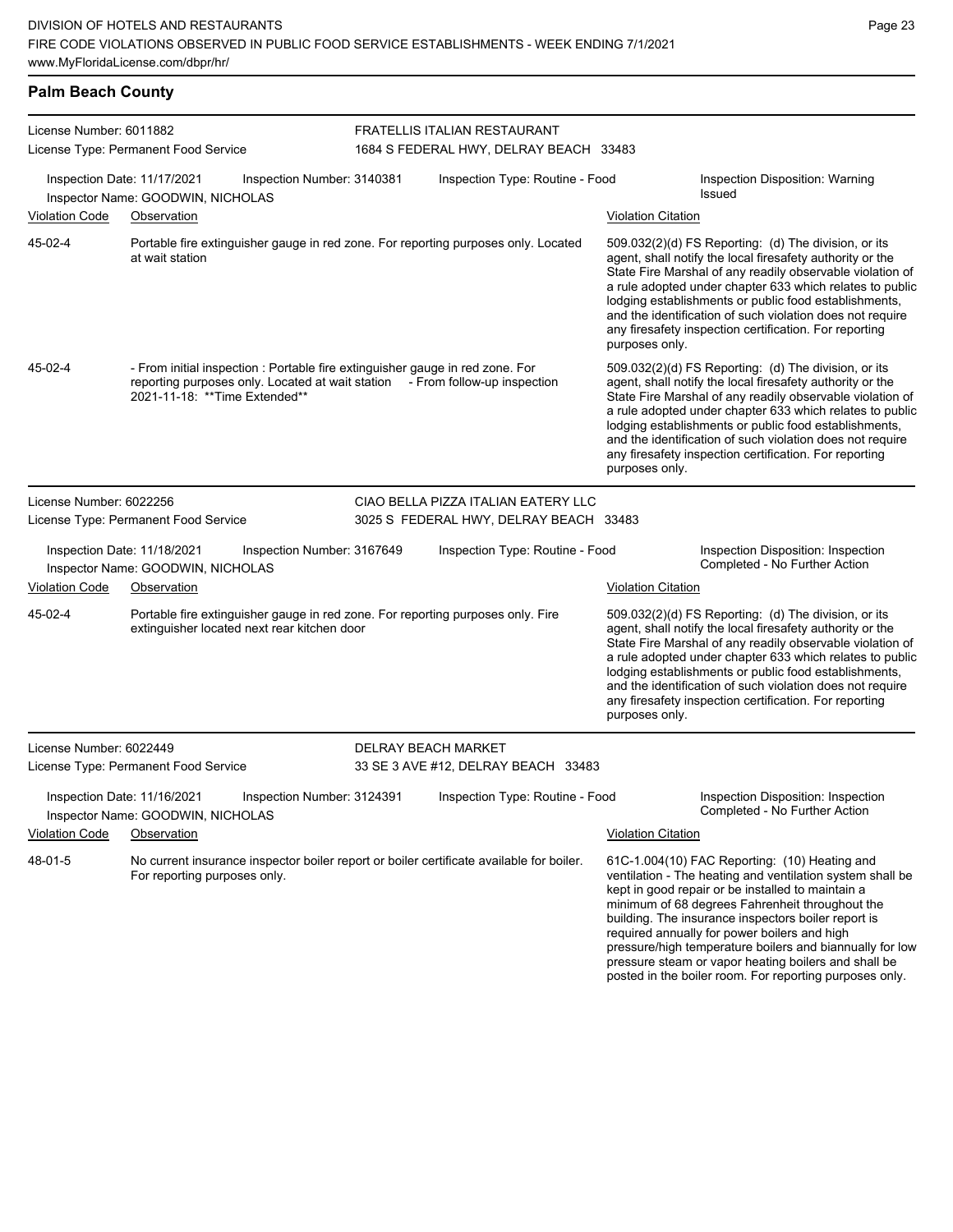#### **Putnam County**

License Number: 6400907 License Type: Permanent Food Service

#### CORA'S PLACE 1016 MADISON STREET, PALATKA 32177

Inspection Date: 11/18/2021 Inspection Number: 3106042 Inspection Type: Routine - Food Inspection Disposition: Inspection<br>Inspector Name: BIAVA GRANT

Inspector Name: BIAVA, GRANT

Violation Code Observation Violation Citation

Use of cooking equipment producing grease laden vapors/smoke with no hood suppression system installed. Notified Fire AHJ. For reporting purposes only. Small portable fryer in kitchen not under hood system. 45-04-4

509.032(2)(d) FS Reporting: (d) The division, or its agent, shall notify the local firesafety authority or the State Fire Marshal of any readily observable violation of a rule adopted under chapter 633 which relates to public lodging establishments or public food establishments, and the identification of such violation does not require any firesafety inspection certification. For reporting purposes only.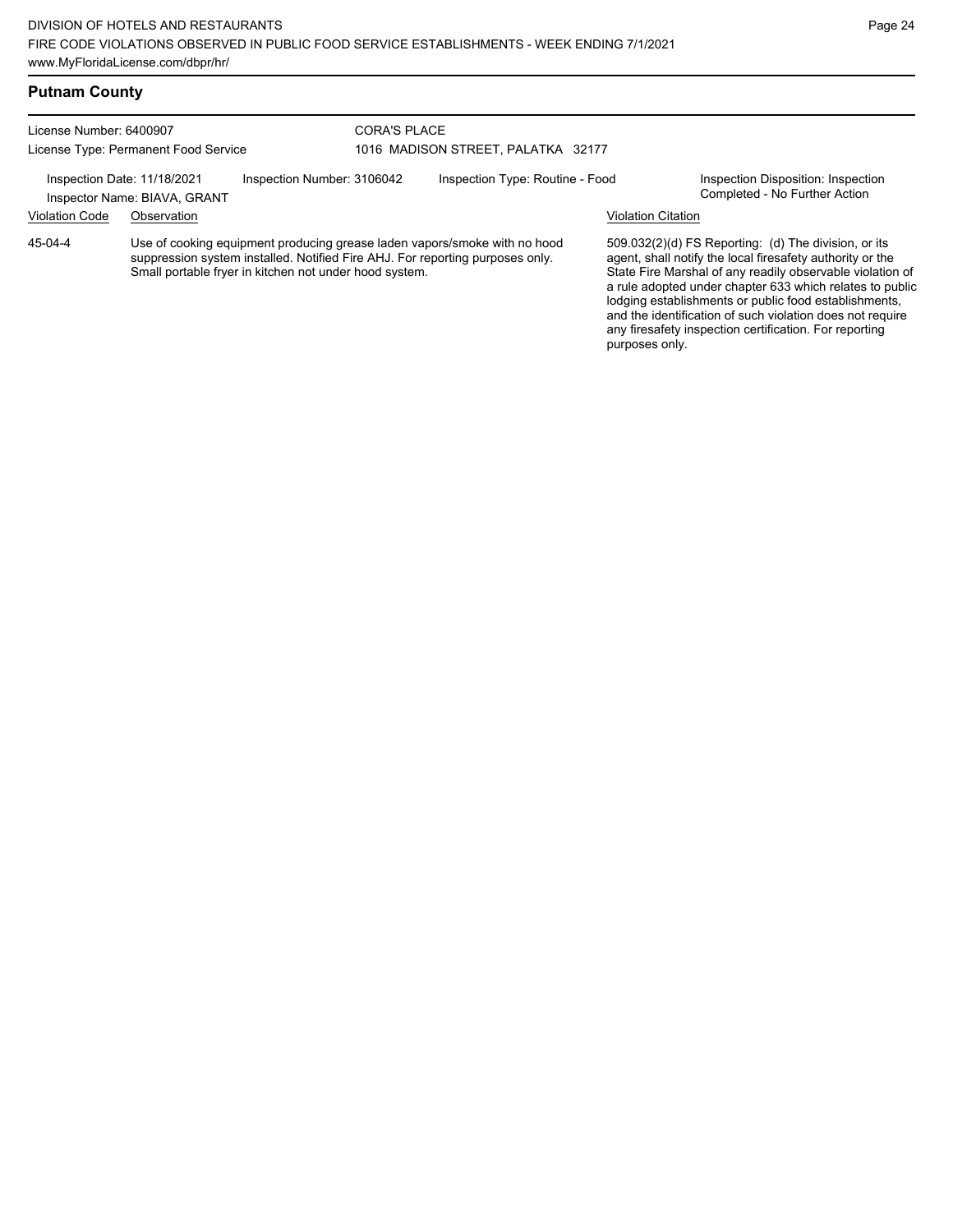and the identification of such violation does not require any firesafety inspection certification. For reporting

purposes only.

## **Sarasota County**

| License Number: 6805652<br>License Type: Permanent Food Service |                                                                 | ORIGIN CRAFT BEER AND PIZZA CAFE<br>1837 HILLVIEW ST, SARASOTA 34239                                                                                  |  |                                 |                           |                                                                                                                                                                                                                                                                                                     |
|-----------------------------------------------------------------|-----------------------------------------------------------------|-------------------------------------------------------------------------------------------------------------------------------------------------------|--|---------------------------------|---------------------------|-----------------------------------------------------------------------------------------------------------------------------------------------------------------------------------------------------------------------------------------------------------------------------------------------------|
|                                                                 | Inspection Date: 11/18/2021<br>Inspector Name: CATTLEY, RAYMOND | Inspection Number: 3171482                                                                                                                            |  | Inspection Type: Complaint Full |                           | Inspection Disposition: Inspection<br>Completed - No Further Action                                                                                                                                                                                                                                 |
| <b>Violation Code</b>                                           | Observation                                                     |                                                                                                                                                       |  |                                 | <b>Violation Citation</b> |                                                                                                                                                                                                                                                                                                     |
| 45-02-4                                                         |                                                                 | Portable fire extinguisher gauge in red zone. For reporting purposes only.<br>Observed extinguisher next to back kitchen door not in the green range. |  |                                 |                           | 509.032(2)(d) FS Reporting: (d) The division, or its<br>agent, shall notify the local firesafety authority or the<br>State Fire Marshal of any readily observable violation of<br>a rule adopted under chapter 633 which relates to public<br>lodging establishments or public food establishments, |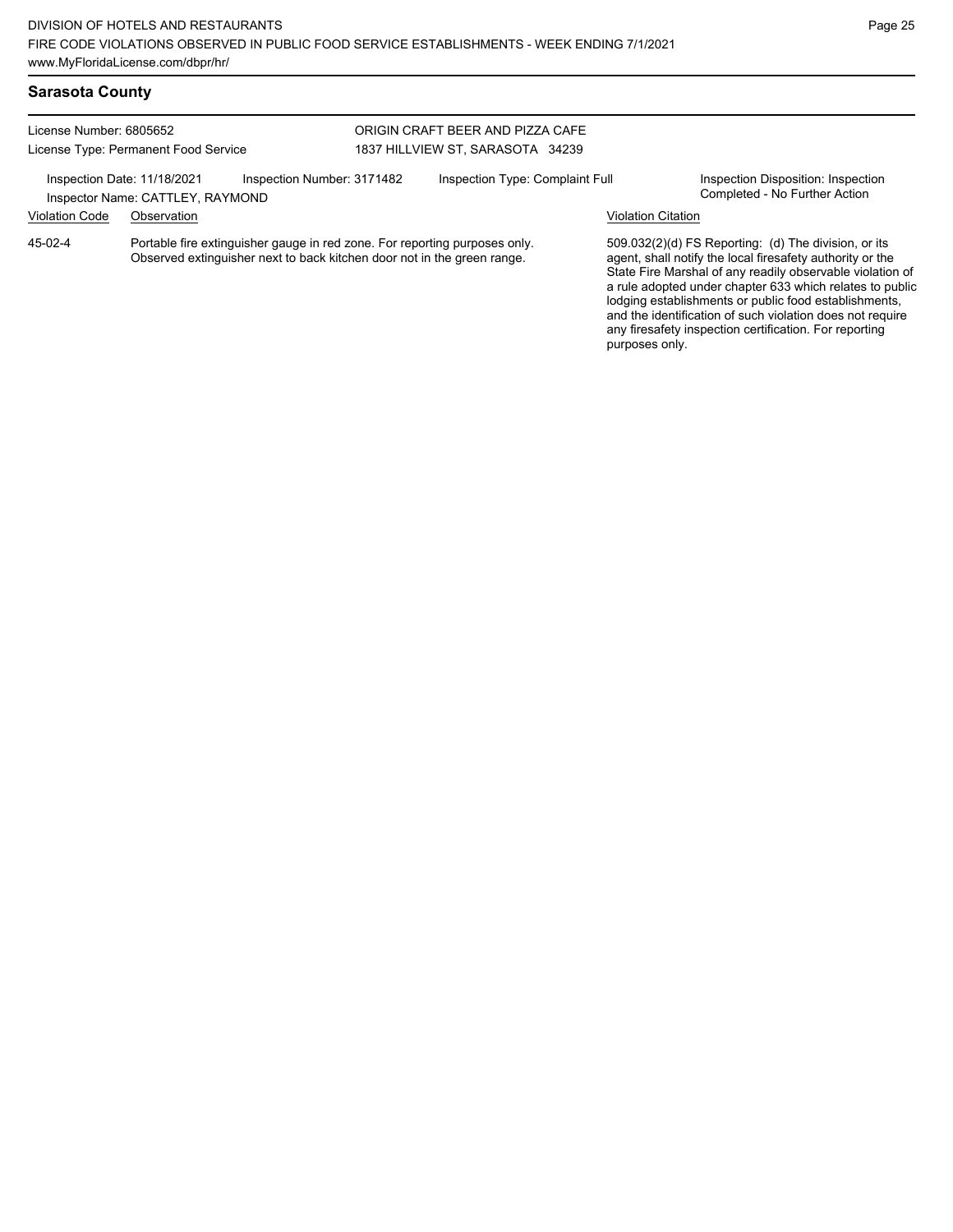License Number: 6903870

#### KOY WAN HIBACHI BUFFET 945 W SR 436 #1179, ALTAMONTE SPRINGS 32714

Inspection Date: 11/16/2021 Inspection Number: 3126106 Inspection Type: Routine - Food Inspection Disposition: Warning

Inspector Name: MARTIN, LESLIE

License Type: Permanent Food Service

Violation Code Observation Violation Citation

Use of cooking equipment producing grease laden vapors/smoke with no hood suppression system installed. Notified Fire AHJ. For reporting purposes only. -portable fryer on table behind front line. Employee moved equipment to under the hood. 45-04-4

509.032(2)(d) FS Reporting: (d) The division, or its agent, shall notify the local firesafety authority or the State Fire Marshal of any readily observable violation of a rule adopted under chapter 633 which relates to public lodging establishments or public food establishments, and the identification of such violation does not require any firesafety inspection certification. For reporting purposes only.